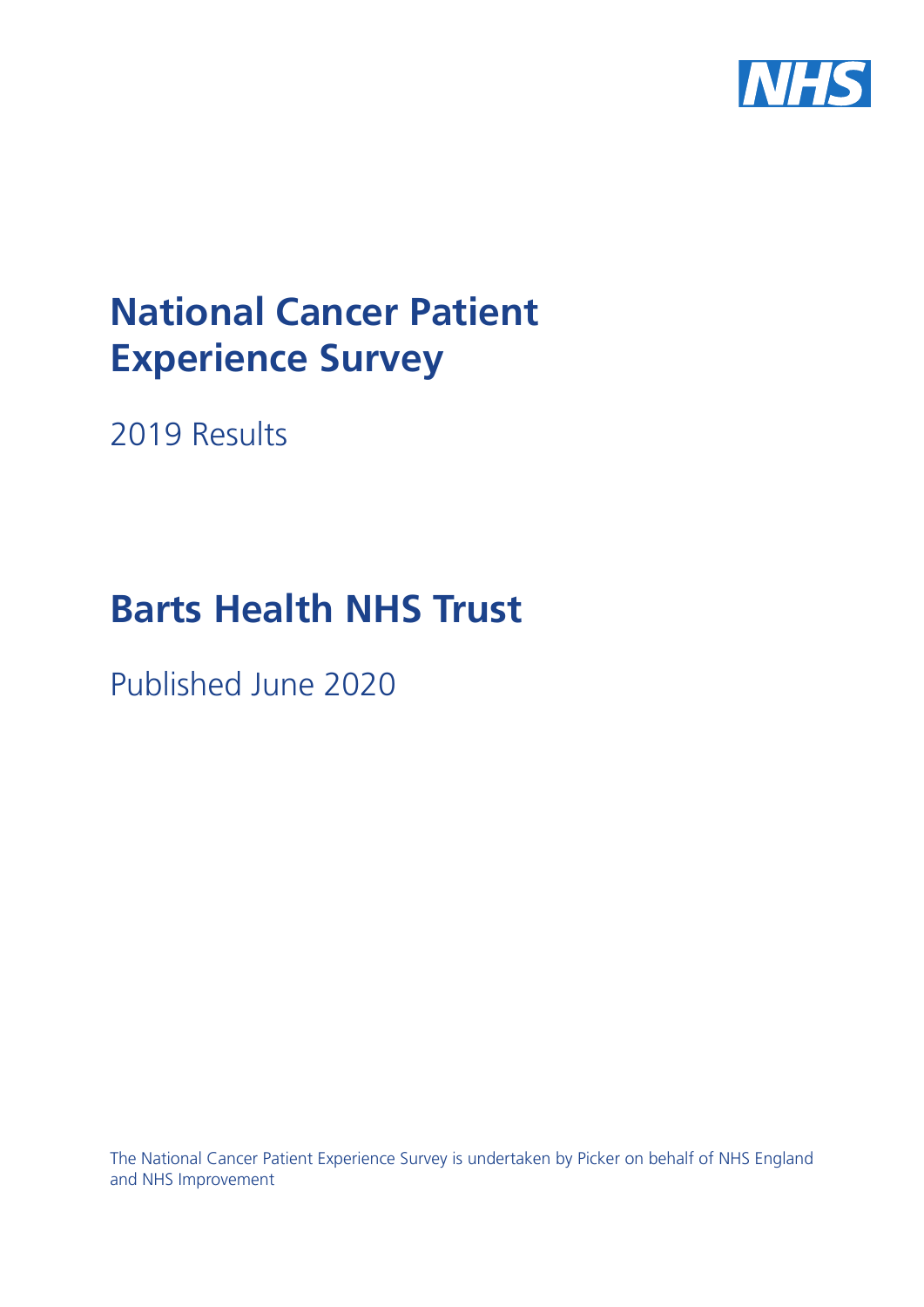### **Executive Summary** Case Mix Adjusted scores

#### **Cancer Dashboard Questions**

The following seven questions are included in phase 1 of the Cancer Dashboard developed by Public Health England and NHS England:

Q61. Patient's average rating of care scored from very poor to very good



#### **Questions Outside Expected Range**

|                                                                                                                       |            | Case Mix Adjusted Scores   |                            |                   |
|-----------------------------------------------------------------------------------------------------------------------|------------|----------------------------|----------------------------|-------------------|
|                                                                                                                       | 2019 Score | Lower<br>Expected<br>Range | Upper<br>Expected<br>Range | National<br>Score |
| Q2. Patient thought they were seen as soon as necessary                                                               | 80%        | 81%                        | 87%                        | 84%               |
| Q10. Patient told they could bring a family member or friend when first told they had cancer                          | 70%        | 72%                        | 82%                        | 77%               |
| Q13. Patient given easy to understand written information about the type of cancer they<br>had                        | 68%        | 71%                        | 78%                        | 74%               |
| Q14. Patient felt that treatment options were completely explained                                                    | 76%        | 80%                        | 87%                        | 83%               |
| Q17. Patient definitely told about side effects that could affect them in the future                                  | 53%        | 53%                        | 61%                        | 57%               |
| Q23. Hospital staff discussed or gave information about the impact cancer could have on<br>day to day activities      | 78%        | 80%                        | 88%                        | 84%               |
| Q24. Hospital staff gave information on getting financial help or possible benefits                                   | 56%        | 57%                        | 69%                        | 63%               |
| Q35. All hospital staff asked patient what name they prefer to be called by                                           | 54%        | 63%                        | 79%                        | 71%               |
| Q43. Patient definitely found hospital staff to discuss worries or fears during their outpatient<br>or day case visit | 62%        | 66%                        | 75%                        | 71%               |
| Q49. Beforehand patient completely had all information needed about chemotherapy<br>treatment                         | 80%        | 81%                        | 88%                        | 84%               |
| Q52. Patient definitely given enough support from health or social services during treatment                          | 39%        | 45%                        | 59%                        | 52%               |
| Q56. Different people treating and caring for patient always work well together to give best<br>possible care         | 67%        | 69%                        | 77%                        | 73%               |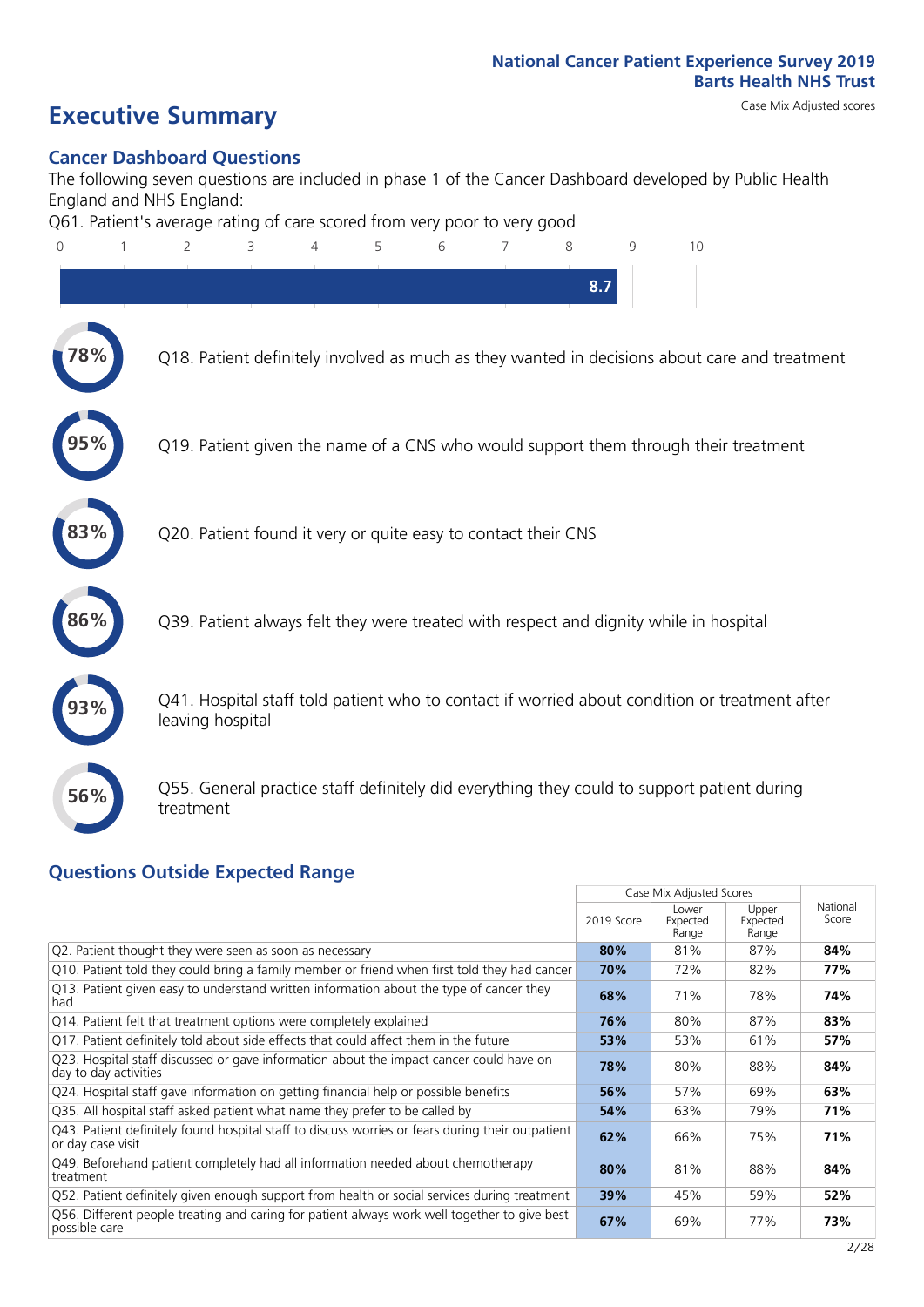|                                                                                                       |            | Case Mix Adjusted Scores   |                            |                   |
|-------------------------------------------------------------------------------------------------------|------------|----------------------------|----------------------------|-------------------|
|                                                                                                       | 2019 Score | Lower<br>Expected<br>Range | Upper<br>Expected<br>Range | National<br>Score |
| O59. Patient felt length of time for attending clinics and appointments for cancer was about<br>right | 54%        | 62%                        | 77%                        | 69%               |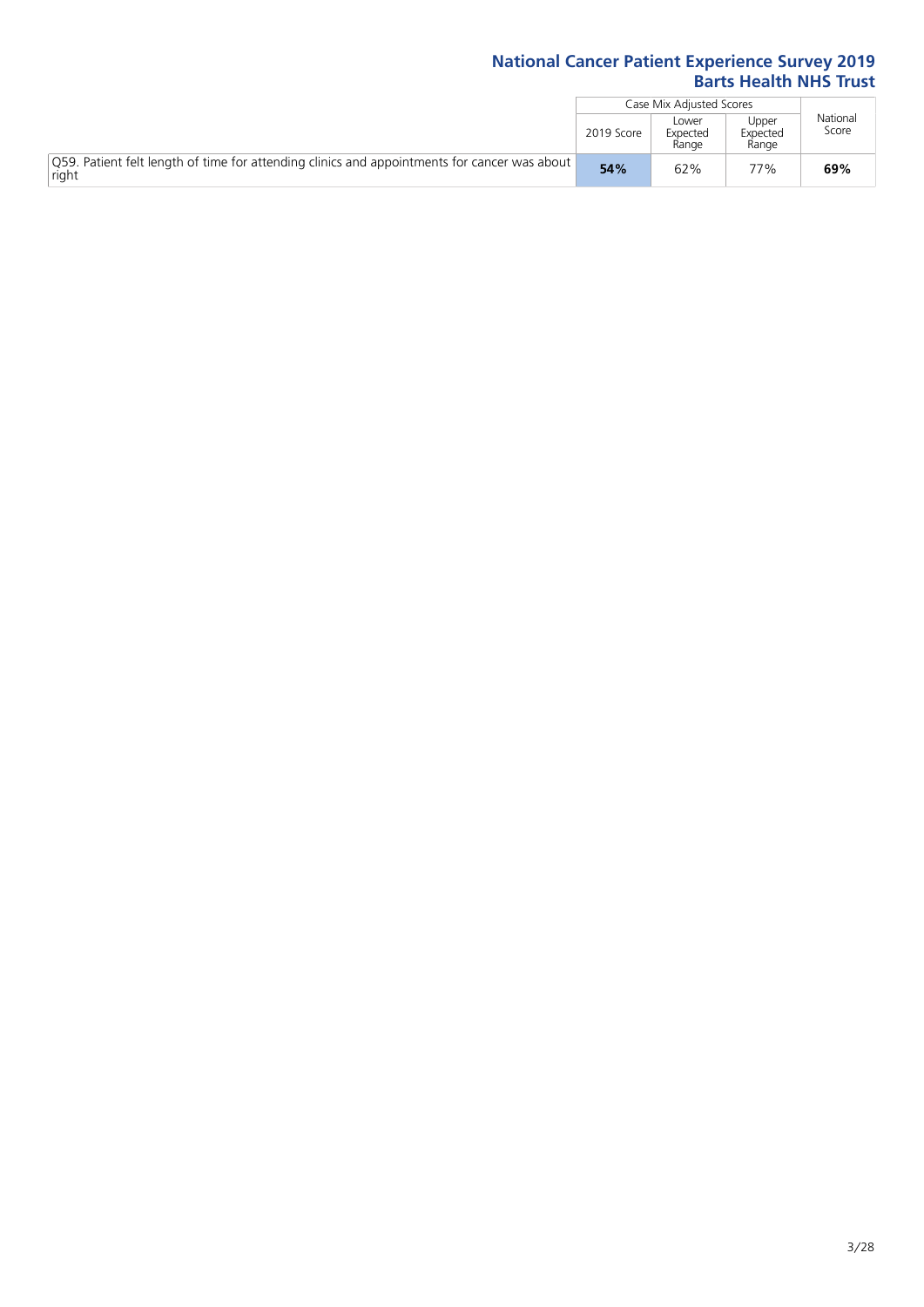### **Introduction**

The National Cancer Patient Experience Survey 2019 is the ninth iteration of the survey first undertaken in 2010. It has been designed to monitor national progress on cancer care; to provide information to drive local quality improvements; to assist commissioners and providers of cancer care; and to inform the work of the various charities and stakeholder groups supporting cancer patients.

The survey was overseen by a national Cancer Patient Experience Advisory Group. This Advisory Group set the principles and objectives of the survey programme and guided questionnaire development. The survey was commissioned and managed by NHS England. The survey provider, Picker, is responsible for designing, running and analysing the survey.

The 2019 survey involved 143 NHS Trusts. Out of 111,366 people, 67,858 people responded to the survey, yielding a response rate of 61%.

### **Methodology**

#### **Eligibility, eldwork and survey methods**

The sample for the survey included all adult (aged 16 and over) NHS patients, with a confirmed primary diagnosis of cancer, discharged from an NHS Trust after an inpatient episode or day case attendance for cancer related treatment in the months of April, May and June 2019. The fieldwork for the survey was undertaken between December 2019 and March 2020.

As in the previous four years, the survey used a mixed mode methodology. Questionnaires were sent by post, with two reminders where necessary, but also included an option to complete the questionnaire online. A Freephone helpline and email was available for respondents to opt out, ask questions about the survey, enable them to complete their questionnaire over the phone and provide access to a translation and interpreting facility for those whose first language was not English.

#### **Case-mix adjustment**

Both unadjusted and adjusted scores are presented in this report. Case-mix adjusted scores allows us to account for the impact that differing patient populations might have on results. By using the case-mix adjusted estimates we can obtain a greater understanding of how a Trust is performing given their patient population. The factors taken into account in this case-mix adjustment are gender, age, ethnic group, deprivation, and tumour group.

#### **Scoring methodology**

Fifty-two questions from the questionnaire are scored as these questions relate directly to patient experience. For all but one question (Q61), scores are presented as the percentage of positive responses out of all scored responses. For Q61, respondents rate their overall care on a scale of 0 to 10, of which the average was calculated for this question's presented score. The percentages in this report have been rounded to the nearest percentage point. Therefore, in some cases the figures do not appear to add up to 100%.

#### **Statistical significance**

In the reporting of 2019 results, appropriate statistical tests have been undertaken to identify unadjusted scores for which the change over time is 'statistically significant'. Thirty-seven scored questions in 2019 have been compared with those of 2018 and a statistically significant change between the two years has been reported where identified.

For the scored questions that are comparable beyond 2018, statistically significant change over the five years has also been reported where identified. A statistically significant difference means that the change in the result is very unlikely to have occurred by sampling variation.

#### **Suppression**

#### **Question-level suppression**

For scores where the base size per question is  $<$ 21, the score will be suppressed and replaced with an asterisk (\*). The base size will include neutral response options.

#### **Double suppression**

If any group within a particular sub-group breakdown (such as the tumour group breakdown) has <21 responses, then the figure for this particular group is suppressed and replaced with an asterisk (\*). If there is only one group within the sub-group breakdown that has <21 respondents, and is therefore suppressed, the group with the next lowest number of respondents is also supressed and replaced with an asterisk (\*) (regardless if it is greater than or less than 21).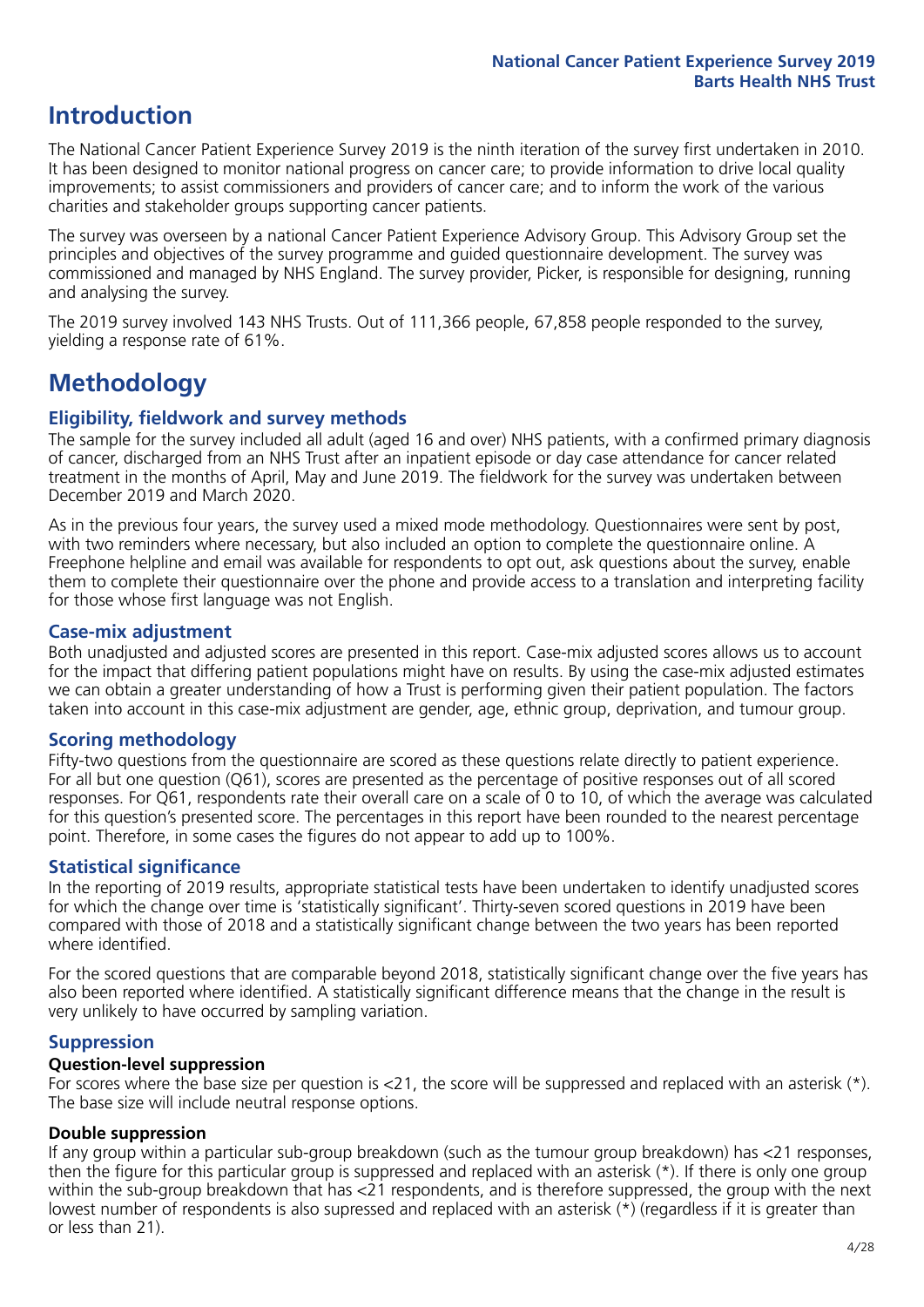### **Understanding the results**

This report shows how this Trust scored for each question in the survey, compared with national results and previous year's results. It is aimed at helping individual Trusts to understand their performance and identify areas for local improvement. Below is a description of the type of results presented within this report and how to understand them.

#### **Expected range charts**

The expected range charts in this report show a bar with the lowest and highest score received for each question nationally. Within this bar, an expected range is given (in grey) and a black diamond represents the actual score for this Trust.

Trusts whose score is above the upper limit of the expected range (in the dark blue) are positive outliers, with a score statistically significantly higher than the national mean. This indicates that the Trust performs better than what Trusts of the same size and demographics are expected to perform. The opposite is true if the score is below the lower limit of the expected range (in the light blue); these are negative outliers. For scores within the expected range (in the grey), the score is what we would expect given the Trust's size and demographics.

#### **Comparability tables**

The comparability tables show the 2018 and 2019 unadjusted scores for this Trust for each scored question. If there is a significant change from 2018 and 2019 or overall from 2015 to 2019, an arrow will be presented for the direction of change. The adjusted 2019 score will also be presented for each scored question along with the lower and upper expected range and national score. Scores above the upper limit of the expected range will be highlighted dark blue, scores below the lower limit of the expected range will be highlighted light blue, and scores within the lower and upper limit of the expected ranges will be highlighted grey.

#### **Tumour type tables**

The tumour type tables show the unadjusted scores for each scored question for each of the 13 tumour groups. The national score for that tumour group is also shown. Unadjusted scores for the same tumour type across different Trusts may not be comparable, as they do not account for the impact that differing patient populations might have on results. Central nervous system is abbreviated as 'CNS' and lower gastrointestinal tract is abbreviated as 'LGT' throughout this report.

#### **Year on year charts**

The year on year charts show five columns representing the unadjusted scores of the last five years (2015, 2016, 2017, 2018 and 2019) for each scored question.

#### **Notes on specific questions**

Following the development phase of the 2019 survey, several changes were made to the questionnaire. Six scored questions were amended (Q5, Q18, Q30, Q35, Q56 and Q60) and one non-scored question (Q29) was amended that impacted the comparability of questions Q30 to Q41. Of all questions changed or impacted by change, only Q60 is presented with historical comparisons; though the results should be interpreted with caution.

#### **Unadjusted data and case-mix adjusted data**

Unadjusted data should be used to see the actual responses from patients relating to the Trust. Case-mix adjusted data, together with expected ranges, should be used to understand whether the results are significantly higher or lower than national results taking account of the patient mix.

### **Further information**

This research was carried out in accordance with the international standard for organisations conducting social research (accreditation to ISO20252:2012; certificate number GB08/74322). The 2019 survey data has been produced and published in line with the Code of Practice for Official Statistics.

For more information on the methodology, please see the Technical Document. It can be viewed along with the 2019 questionnaire and survey quidance on the website at [www.ncpes.co.uk](https://www.ncpes.co.uk/supporting-documents). For all other outputs at National, Trust, CCG and Cancer Alliance level, please see the PDF reports, Excel tables and dashboards at [www.ncpes.co.uk.](https://www.ncpes.co.uk/current-results)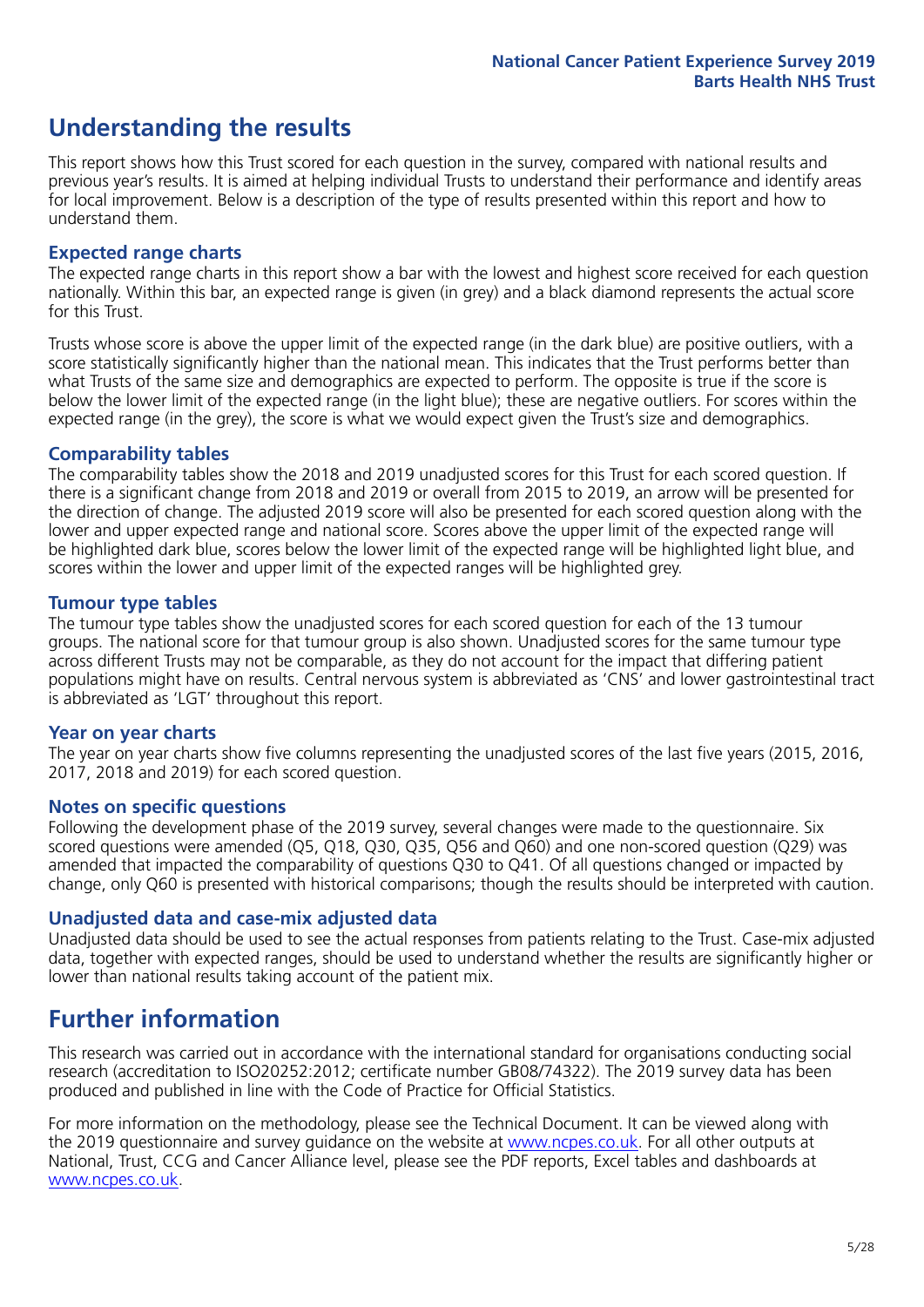### **Response Rate**

#### **Overall Response Rate**

575 patients responded out of a total of 1,227 patients, resulting in a response rate of 47%.

|              | Sample Size | Adjusted<br>Sample | Completed | Response Rate |
|--------------|-------------|--------------------|-----------|---------------|
| <b>Trust</b> | 1.323       | 1.227              | 575       | 47%           |
| National     | 119,855     | 111.366            | 67.858    | 61%           |

#### **Respondents by Survey Type**

|                            | Number of<br>Respondents |
|----------------------------|--------------------------|
| Online                     | 66                       |
| Paper                      | 509                      |
| Phone                      | $\left( \right)$         |
| <b>Translation Service</b> |                          |

### **Respondents by Tumour Group**

|                      | Number of<br>Respondents |
|----------------------|--------------------------|
| <b>Brain / CNS</b>   | $\mathcal{P}$            |
| <b>Breast</b>        | 157                      |
| Colorectal / LGT     | 56                       |
| Gynaecological       | 31                       |
| Haematological       | 93                       |
| <b>Head and Neck</b> | 21                       |
| Lung                 | 55                       |
| Prostate             | 19                       |
| Sarcoma              | 1                        |
| Skin                 | 18                       |
| <b>Upper Gastro</b>  | 21                       |
| Urological           | 41                       |
| Other                | 60                       |

#### **Respondents by Age and Gender**

Respondents year of birth has been used to determine age. This information has been amalgamated into 8 age bands. The age and gender distribution for the Trust was as follows:

|        | Age 16-24 | Age 25-34 | Age 35-44 | Age 45-54 | Age 55-64 | Age 65-74 | Age 75-84 | Age 85+ | Total |
|--------|-----------|-----------|-----------|-----------|-----------|-----------|-----------|---------|-------|
| Male   |           |           |           | 25        | 51        | 69        | 36        |         | 208   |
| Female |           |           | 36        | 66        | 100       | 92        | 56        |         | 367   |
| Total  |           | 14        | 43        | 91        | 151       | 161       | 92        | 23      | 575   |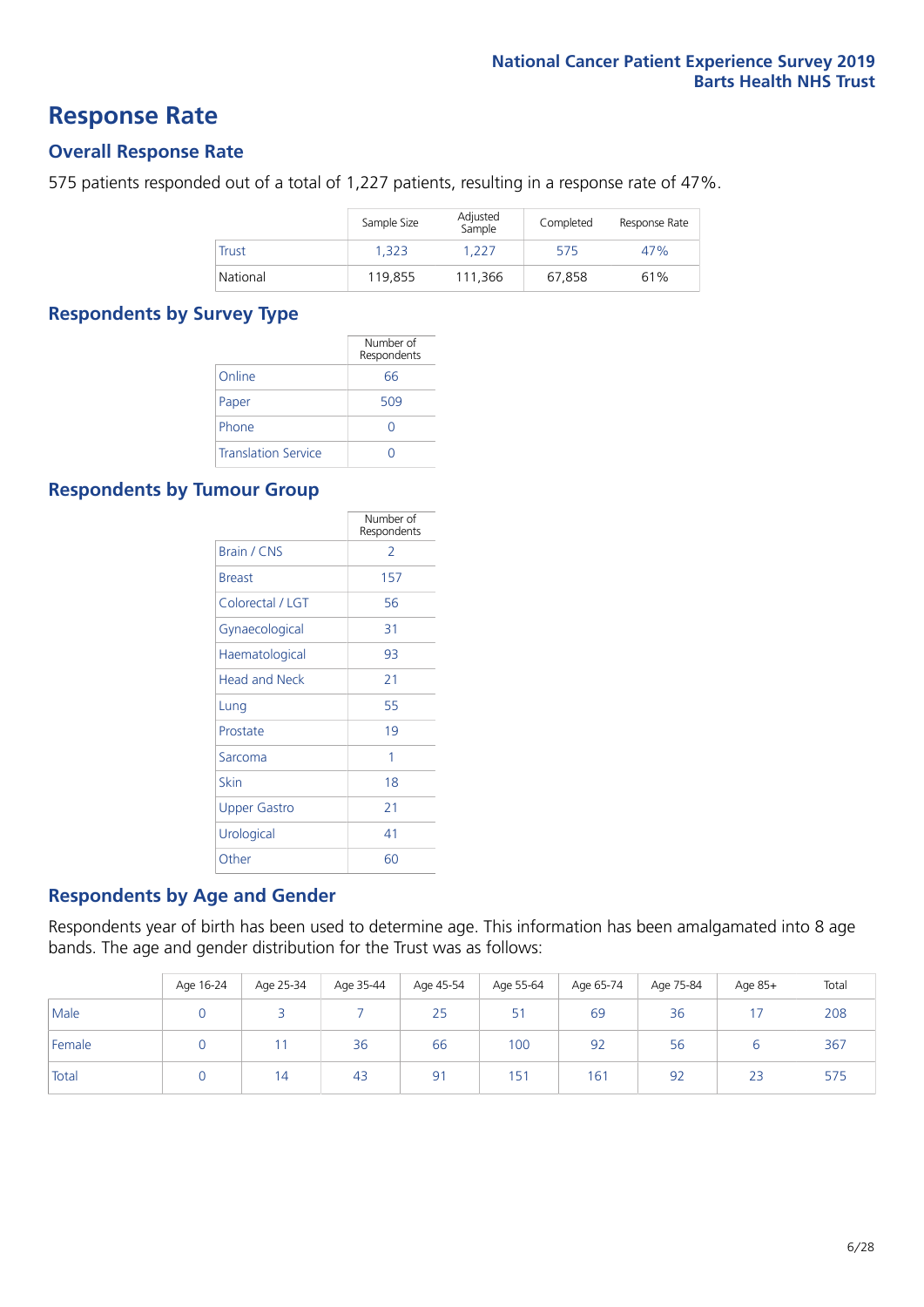### **Expected Range Charts**

| Lower Expected Range<br>Average                                                                                                                                                                                                                                                                                                                                                                                                                                                                                             | Upper Expected Range<br>Case Mix Adjusted Score |     |     |     |     |            |            |                          |                   |            |          |
|-----------------------------------------------------------------------------------------------------------------------------------------------------------------------------------------------------------------------------------------------------------------------------------------------------------------------------------------------------------------------------------------------------------------------------------------------------------------------------------------------------------------------------|-------------------------------------------------|-----|-----|-----|-----|------------|------------|--------------------------|-------------------|------------|----------|
| <b>SEEING YOUR GP</b><br>Q1. Saw GP once or twice before being told they needed to go to<br>hospital<br>Q2. Patient thought they were seen as soon as necessary                                                                                                                                                                                                                                                                                                                                                             | 0%                                              | 10% | 20% | 30% | 40% | 50%        | 60%        | 70%                      | 80%<br>76%<br>80% |            | 90% 100% |
| <b>DIAGNOSTIC TESTS</b><br>Q5. Received all the information needed about the test<br>Q6. The length of time waiting for the test to be done was about<br>right<br>Q7. Test results explained in completely understandable way                                                                                                                                                                                                                                                                                               | 0%                                              | 10% | 20% | 30% | 40% | 50%        | 60%        | 70%                      | 80%<br>77%        | 94%<br>87% | 90% 100% |
| <b>FINDING OUT WHAT WAS WRONG WITH YOU</b><br>Q10. Patient told they could bring a family member or friend when<br>first told they had cancer<br>Q11. Patient felt they were told sensitively that they had cancer<br>Q12. Patient completely understood the explanation of what was<br>wrong<br>Q13. Patient given easy to understand written information about<br>the type of cancer they had                                                                                                                             | 0%                                              | 10% | 20% | 30% | 40% | 50%        | 60%        | 70%<br>70%<br>70%<br>68% | 80%<br>83%        |            | 90% 100% |
| <b>DECIDING THE BEST TREATMENT FOR YOU</b><br>Q14. Patient felt that treatment options were completely explained<br>Q15. Patient felt possible side effects were definitely explained in<br>an understandable way<br>Q16. Patient definitely given practical advice and support in dealing<br>with side effects of treatment<br>Q17. Patient definitely told about side effects that could affect<br>them in the future<br>Q18. Patient definitely involved as much as they wanted in<br>decisions about care and treatment | 0%                                              | 10% | 20% | 30% | 40% | 50%<br>53% | 60%<br>63% | 70% 80%<br>70%           | 76%<br>78%        |            | 90% 100% |
| <b>CLINICAL NURSE SPECIALIST (CNS)</b><br>Q19. Patient given the name of a CNS who would support them<br>through their treatment<br>Q20. Patient found it very or quite easy to contact their CNS<br>Q21. Patient got understandable answers to important questions<br>all or most of the time                                                                                                                                                                                                                              | 0%                                              | 10% | 20% | 30% | 40% | 50%        | 60%        | 70%                      | 80%<br>83%        | 95%<br>85% | 90% 100% |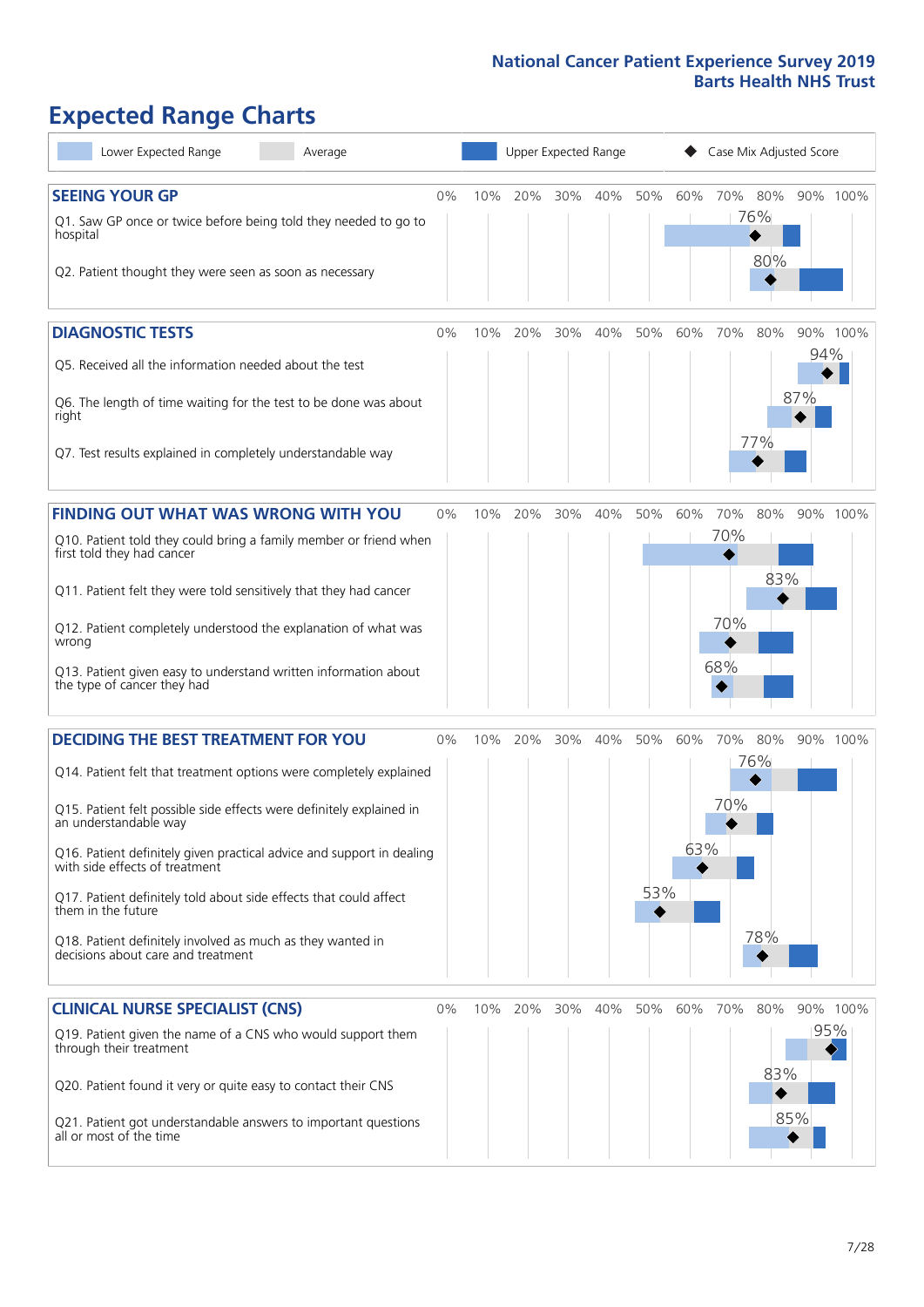## **Expected Range Charts**

| Lower Expected Range<br>Average                                                                                                                 | Upper Expected Range<br>Case Mix Adjusted Score |  |            |     |     |     |     |            |     |          |
|-------------------------------------------------------------------------------------------------------------------------------------------------|-------------------------------------------------|--|------------|-----|-----|-----|-----|------------|-----|----------|
| <b>SUPPORT FOR PEOPLE WITH CANCER</b><br>0%<br>Q22. Hospital staff gave information about support or self-help<br>groups for people with cancer | 10%                                             |  | 20%<br>30% | 40% | 50% | 60% | 70% | 80%<br>86% |     | 90% 100% |
| Q23. Hospital staff discussed or gave information about the impact<br>cancer could have on day to day activities                                |                                                 |  |            |     |     |     |     | 78%        |     |          |
| Q24. Hospital staff gave information on getting financial help or<br>possible benefits                                                          |                                                 |  |            |     |     | 56% |     |            |     |          |
| Q25. Hospital staff told patient they could get free prescriptions                                                                              |                                                 |  |            |     |     |     |     | 83%        |     |          |
| <b>OPERATIONS</b><br>0%                                                                                                                         | 10%                                             |  | 20%<br>30% | 40% | 50% | 60% | 70% | 80%        |     | 90% 100% |
| Q27. Beforehand, patient had all the information needed about the<br>operation                                                                  |                                                 |  |            |     |     |     |     |            | 94% |          |
| Q28. Afterwards, staff completely explained how operation had<br>gone in understandable way                                                     |                                                 |  |            |     |     |     |     | 75%        |     |          |
| <b>HOSPITAL CARE AS AN INPATIENT</b><br>0%                                                                                                      | 10%                                             |  | 20%<br>30% | 40% | 50% | 60% | 70% | 80%        |     | 90% 100% |
| Q30. Hospital staff didn't talk in front of patient as if patient wasn't<br>there                                                               |                                                 |  |            |     |     |     |     | 83%        |     |          |
| Q31. Patient had confidence and trust in all doctors treating them                                                                              |                                                 |  |            |     |     |     |     | 83%        |     |          |
| Q32. Patient's family or someone close definitely felt able to talk to<br>a doctor                                                              |                                                 |  |            |     |     |     | 73% |            |     |          |
| Q33. Patient had confidence and trust in all the ward nurses<br>treating them                                                                   |                                                 |  |            |     |     |     | 70% |            |     |          |
| Q34. Patient thought there were always or nearly always enough<br>nurses on duty to care for them                                               |                                                 |  |            |     |     | 61% |     |            |     |          |
| Q35. All hospital staff asked patient what name they prefer to be<br>called by                                                                  |                                                 |  |            |     |     | 54% |     |            |     |          |
| Q36. Patient always given enough privacy when discussing<br>condition or treatment                                                              |                                                 |  |            |     |     |     |     | 82%        |     |          |
| Q37. Patient definitely found hospital staff to discuss worries or<br>fears during their inpatient visit                                        |                                                 |  |            |     | 48% |     |     |            |     |          |
| Q38. Hospital staff definitely did everything they could to help<br>control pain                                                                |                                                 |  |            |     |     |     |     | 82%        |     |          |
| Q39. Patient always felt they were treated with respect and dignity<br>while in hospital                                                        |                                                 |  |            |     |     |     |     | 86%        |     |          |
| Q40. Patient given clear written information about what should or<br>should not do after leaving hospital                                       |                                                 |  |            |     |     |     |     | 82%        |     |          |
| Q41. Hospital staff told patient who to contact if worried about<br>condition or treatment after leaving hospital                               |                                                 |  |            |     |     |     |     |            | 93% |          |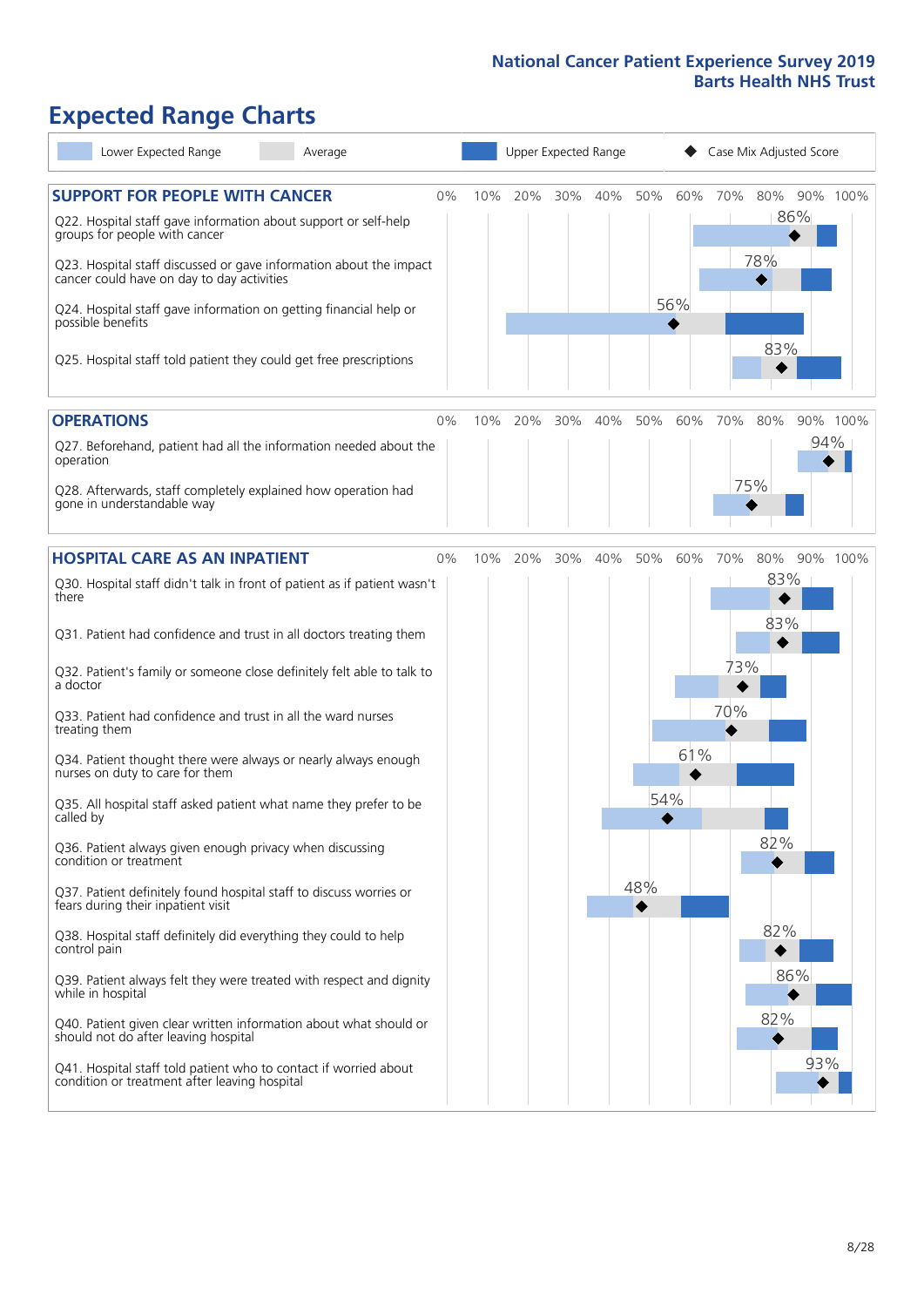### **Expected Range Charts**

| Lower Expected Range                                                                                                                                                                                                                                                                                                                                                                                                                                        | Average |          |     |     |     | Upper Expected Range   | Case Mix Adjusted Score |                   |            |            |          |          |
|-------------------------------------------------------------------------------------------------------------------------------------------------------------------------------------------------------------------------------------------------------------------------------------------------------------------------------------------------------------------------------------------------------------------------------------------------------------|---------|----------|-----|-----|-----|------------------------|-------------------------|-------------------|------------|------------|----------|----------|
| <b>HOSPITAL CARE AS A DAY PATIENT / OUTPATIENT 0%</b><br>Q43. Patient definitely found hospital staff to discuss worries or<br>fears during their outpatient or day case visit<br>Q44. Cancer doctor had the right documents at patient's last<br>outpatient appointment<br>Q46. Beforehand patient completely had all information needed<br>about radiotherapy treatment<br>Q47. Patient completely given understandable information about                 |         |          | 10% | 20% | 30% | 40%                    | 50%                     | 60%<br>62%<br>61% | 70%        | 80%<br>85% | 94%      | 90% 100% |
| whether radiotherapy was working<br>Q49. Beforehand patient completely had all information needed<br>about chemotherapy treatment<br>Q50. Patient given enough information about whether<br>chemotherapy was working in a completely understandable way                                                                                                                                                                                                     |         |          |     |     |     |                        |                         |                   | 65%        | 80%        |          |          |
| <b>HOME CARE AND SUPPORT</b><br>Q51. Hospital staff definitely gave family or someone close all the<br>information needed to help care at home<br>Q52. Patient definitely given enough support from health or social<br>services during treatment<br>Q53. Patient definitely given enough support from health or social<br>services after treatment                                                                                                         |         | 0%       | 10% | 20% | 30% | 40%<br>39%<br>38%      | 50%                     | 60%<br>56%        | 70%        | 80%        |          | 90% 100% |
| <b>CARE FROM YOUR GENERAL PRACTICE</b><br>Q54. GP given enough information about patient's condition and<br>treatment<br>Q55. General practice staff definitely did everything they could to<br>support patient during treatment                                                                                                                                                                                                                            |         | $0\%$    | 10% | 20% | 30% | 40%                    | 50%                     | 60%<br>56%        | 70%        | 80%        | 95%      | 90% 100% |
| <b>YOUR OVERALL NHS CARE</b><br>Q56. Different people treating and caring for patient always work<br>well together to give best possible care<br>Q57. Patient given a care plan<br>Q58. Overall the administration of care was good or very good<br>Q59. Patient felt length of time for attending clinics and<br>appointments for cancer was about right<br>Q60. Someone discussed with patient whether they would like to<br>take part in cancer research |         | $0\%$    | 10% | 20% | 30% | 40%<br>36%<br>37%<br>4 | 50%<br>54%<br>5         | 60%<br>6          | 70%<br>67% | 80%        | 87%<br>9 | 90% 100% |
| Q61. Patient's average rating of care scored from very poor to very<br>good                                                                                                                                                                                                                                                                                                                                                                                 |         | $\Omega$ |     | 2   | 3   |                        |                         |                   |            | 8          | 8.7      | 10       |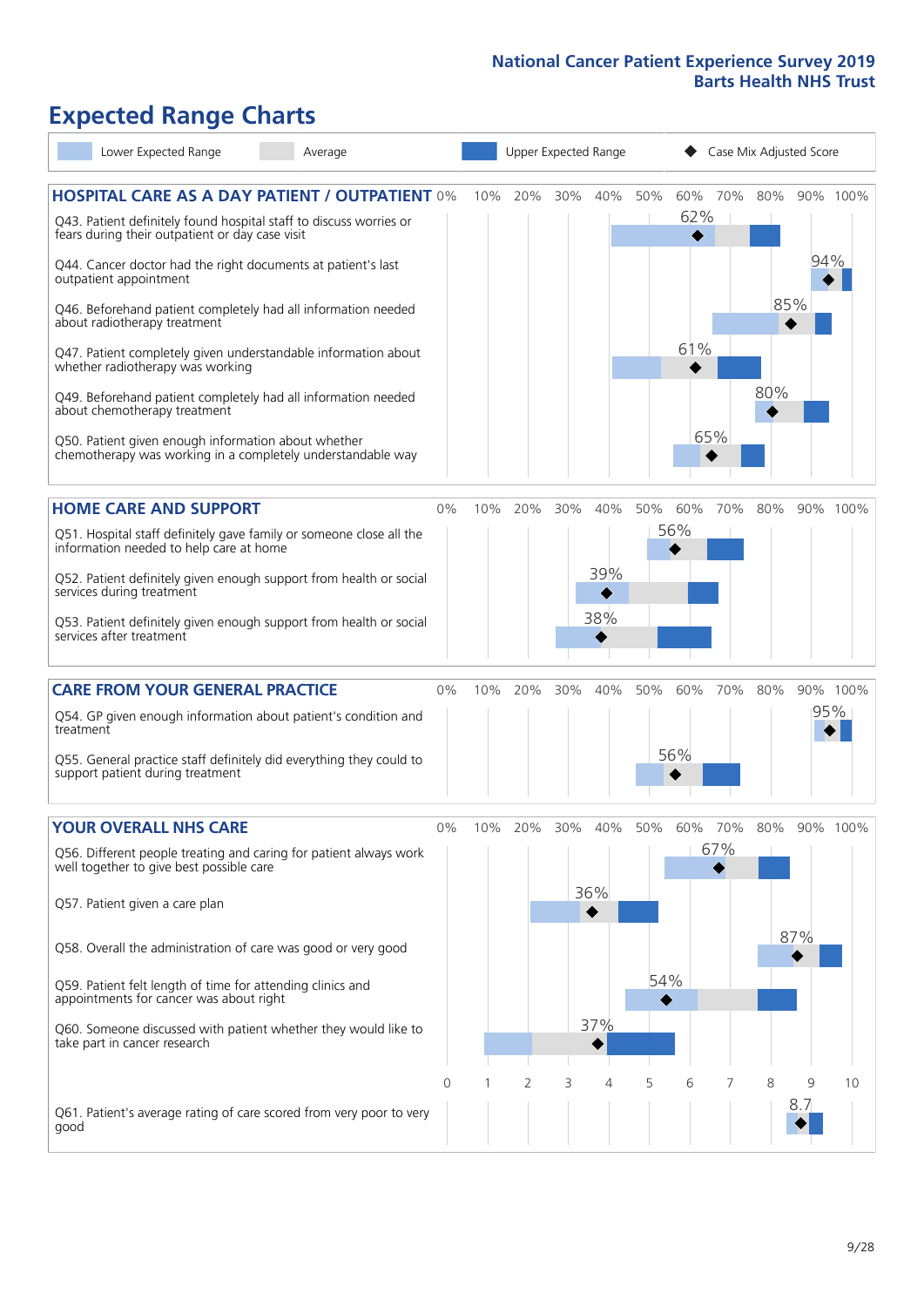### **Comparability Tables**

\* Indicates where a score has been suppressed because there are less than 21 responses.

\*\* No score available for 2018.

 $\triangle$  or  $\nabla$ 

Change 2018-2019: Indicates where 2019 score is significantly higher or lower than 2018 score Change Overall: Indicates significant change overall (2015, 2016, 2017, 2018 and 2019).

Adjusted Score below Lower Expected Range Adjusted Score between Upper and Lower Expected Ranges Adjusted Score above Upper Expected Range

|                                                                             |           |               |           | Unadjusted Scores | Case Mix Adjusted Scores                         |         |               |                |                                            |                   |
|-----------------------------------------------------------------------------|-----------|---------------|-----------|-------------------|--------------------------------------------------|---------|---------------|----------------|--------------------------------------------|-------------------|
|                                                                             | 2018<br>n | 2018<br>Score | 2019<br>n | 2019<br>Score     | $\sqrt{(\text{Change})}$ Change<br>2018-<br>2019 | Overall | 2019<br>Score | Lower<br>Range | Upper<br><b>Expected Expected</b><br>Range | National<br>Score |
| <b>SEEING YOUR GP</b>                                                       |           |               |           |                   |                                                  |         |               |                |                                            |                   |
| Q1. Saw GP once or twice before being told they needed to go<br>to hospital | 502       | 75%           | 379       | 73%               |                                                  |         | 76%           | 75%            | 83%                                        | 79%               |
| Q2. Patient thought they were seen as soon as necessary                     | 732       | 79%           | 563       | 77%               |                                                  |         | 80%           | 81%            | 87%                                        | 84%               |
| <b>DIAGNOSTIC TESTS</b>                                                     |           |               |           |                   |                                                  |         |               |                |                                            |                   |

| Q5. Received all the information needed about the test                    | $**$ | **  | $46^{-}$ | 93% |  | 94% | 93% | 97% | 95% |
|---------------------------------------------------------------------------|------|-----|----------|-----|--|-----|-----|-----|-----|
| Q6. The length of time waiting for the test to be done was<br>about right | 649  | 82% | 480      | 86% |  | 87% | 85% | 91% | 88% |
| Q7. Test results explained in completely understandable way               | 652  | 72% | 489      | 73% |  | 77% | 76% | 83% | 80% |

| <b>FINDING OUT WHAT WAS WRONG WITH YOU</b>                                                      |     |     |     |     |     |     |     |     |
|-------------------------------------------------------------------------------------------------|-----|-----|-----|-----|-----|-----|-----|-----|
| Q10. Patient told they could bring a family member or friend<br>when first told they had cancer | 680 | 70% | 515 | 69% | 70% | 72% | 82% | 77% |
| Q11. Patient felt they were told sensitively that they had cancer                               | 732 | 79% | 564 | 82% | 83% | 83% | 89% | 86% |
| Q12. Patient completely understood the explanation of what<br>was wrong                         | 742 | 70% | 567 | 66% | 70% | 70% | 77% | 73% |
| Q13. Patient given easy to understand written information<br>about the type of cancer they had  | 657 | 66% | 519 | 65% | 68% | 71% | 78% | 74% |

| <b>DECIDING THE BEST TREATMENT FOR YOU</b>                                                              |      |     |     |     |  |     |     |     |     |
|---------------------------------------------------------------------------------------------------------|------|-----|-----|-----|--|-----|-----|-----|-----|
| Q14. Patient felt that treatment options were completely<br>explained                                   | 660  | 78% | 516 | 75% |  | 76% | 80% | 87% | 83% |
| Q15. Patient felt possible side effects were definitely explained<br>in an understandable way           | 721  | 73% | 555 | 70% |  | 70% | 69% | 76% | 73% |
| Q16. Patient definitely given practical advice and support in<br>dealing with side effects of treatment | 712  | 62% | 547 | 63% |  | 63% | 63% | 71% | 67% |
| Q17. Patient definitely told about side effects that could affect<br>them in the future                 | 695  | 55% | 536 | 53% |  | 53% | 53% | 61% | 57% |
| Q18. Patient definitely involved as much as they wanted in<br>decisions about care and treatment        | $**$ | **  | 564 | 75% |  | 78% | 78% | 85% | 81% |

| <b>CLINICAL NURSE SPECIALIST (CNS)</b>                                                    |     |     |     |     |  |     |     |     |     |
|-------------------------------------------------------------------------------------------|-----|-----|-----|-----|--|-----|-----|-----|-----|
| Q19. Patient given the name of a CNS who would support them<br>through their treatment    | 720 | 93% | 544 | 95% |  | 95% | 89% | 95% | 92% |
| Q20. Patient found it very or quite easy to contact their CNS                             | 628 | 82% | 490 | 81% |  | 83% | 80% | 89% | 85% |
| Q21. Patient got understandable answers to important<br>questions all or most of the time | 602 | 82% | 468 | 82% |  | 85% | 84% | 90% | 87% |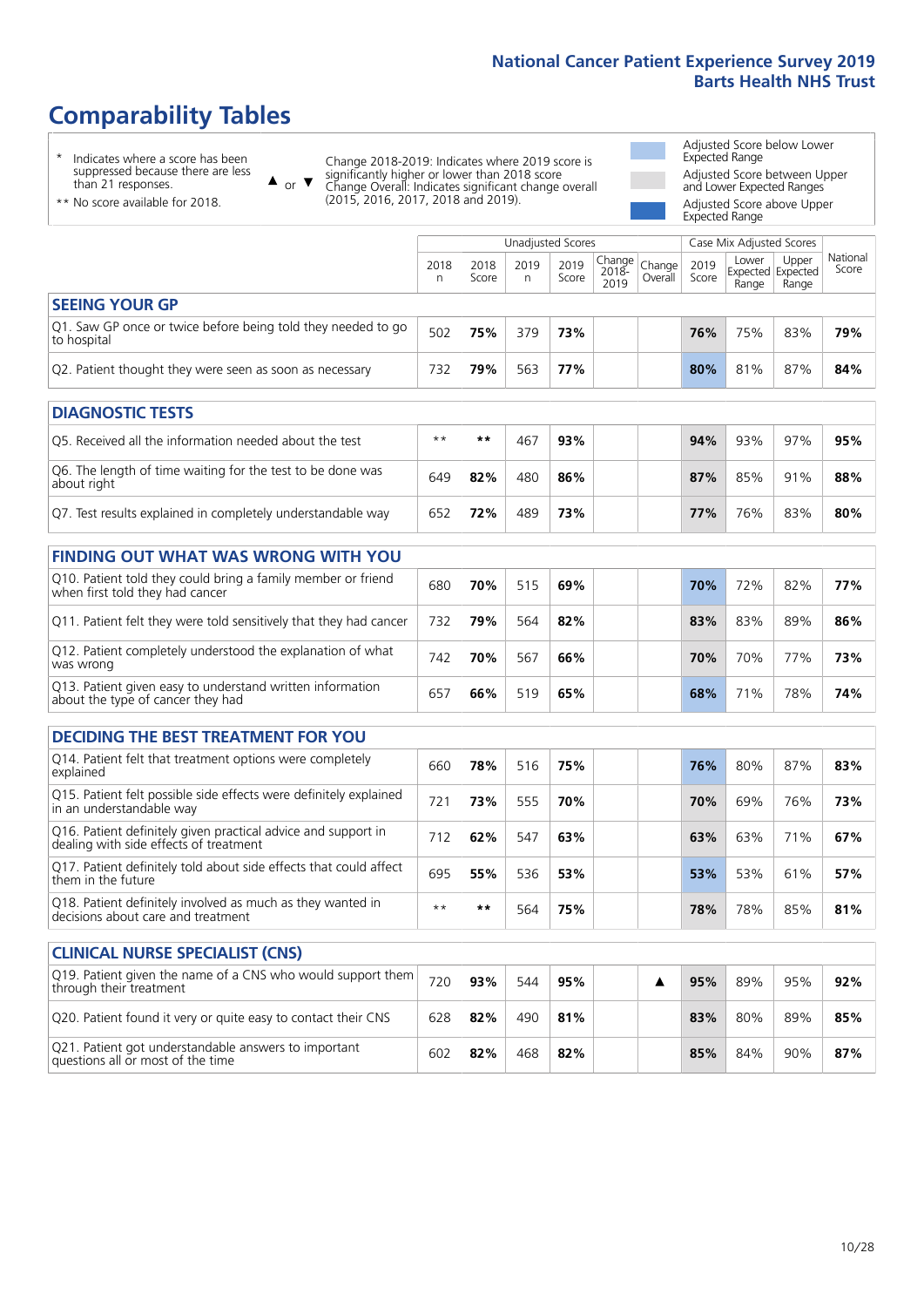### **Comparability Tables**

\* Indicates where a score has been suppressed because there are less than 21 responses.

\*\* No score available for 2018.

 $\triangle$  or  $\nabla$ 

Change 2018-2019: Indicates where 2019 score is significantly higher or lower than 2018 score Change Overall: Indicates significant change overall (2015, 2016, 2017, 2018 and 2019).

Adjusted Score below Lower Expected Range Adjusted Score between Upper and Lower Expected Ranges Adjusted Score above Upper Expected Range

|                                                                                                                   |              |               | Unadjusted Scores |               |                         |                   |               | Case Mix Adjusted Scores            |                |                   |
|-------------------------------------------------------------------------------------------------------------------|--------------|---------------|-------------------|---------------|-------------------------|-------------------|---------------|-------------------------------------|----------------|-------------------|
|                                                                                                                   | 2018<br>n    | 2018<br>Score | 2019<br>n.        | 2019<br>Score | Change<br>2018-<br>2019 | Change<br>Overall | 2019<br>Score | Lower<br>Expected Expected<br>Range | Upper<br>Range | National<br>Score |
| <b>SUPPORT FOR PEOPLE WITH CANCER</b>                                                                             |              |               |                   |               |                         |                   |               |                                     |                |                   |
| Q22. Hospital staff gave information about support or self-help<br>groups for people with cancer                  | 610          | 82%           | 477               | 85%           |                         | ▲                 | 86%           | 85%                                 | 91%            | 88%               |
| Q23. Hospital staff discussed or gave information about the<br>impact cancer could have on day to day activities  | 542          | 78%           | 414               | 77%           |                         |                   | 78%           | 80%                                 | 88%            | 84%               |
| Q24. Hospital staff gave information on getting financial help or<br>possible benefits                            | 481          | 58%           | 371               | 58%           |                         | ▲                 | 56%           | 57%                                 | 69%            | 63%               |
| Q25. Hospital staff told patient they could get free prescriptions                                                | 432          | 80%           | 339               | 81%           |                         |                   | 83%           | 78%                                 | 86%            | 82%               |
| <b>OPERATIONS</b>                                                                                                 |              |               |                   |               |                         |                   |               |                                     |                |                   |
| Q27. Beforehand, patient had all the information needed about<br>the operation                                    | 408          | 95%           | 331               | 94%           |                         |                   | 94%           | 94%                                 | 98%            | 96%               |
| Q28. Afterwards, staff completely explained how operation had<br>gone in understandable way                       | 406          | 74%           | 332               | 73%           |                         |                   | 75%           | 75%                                 | 84%            | 79%               |
| <b>HOSPITAL CARE AS AN INPATIENT</b>                                                                              |              |               |                   |               |                         |                   |               |                                     |                |                   |
| Q30. Hospital staff didn't talk in front of patient as if patient<br>wasn't there                                 | $* *$        | $***$         | 334               | 80%           |                         |                   | 83%           | 80%                                 | 88%            | 84%               |
| Q31. Patient had confidence and trust in all doctors treating<br>them                                             | $**$         | $***$         | 342               | 81%           |                         |                   | 83%           | 80%                                 | 88%            | 84%               |
| Q32. Patient's family or someone close definitely felt able to talk<br>to a doctor                                | $**$         | **            | 293               | 73%           |                         |                   | 73%           | 67%                                 | 77%            | 72%               |
| Q33. Patient had confidence and trust in all the ward nurses<br>treating them                                     | $**$         | $***$         | 341               | 69%           |                         |                   | 70%           | 69%                                 | 80%            | 74%               |
| Q34. Patient thought there were always or nearly always<br>enough nurses on duty to care for them                 | $**$         | $***$         | 338               | 59%           |                         |                   | 61%           | 57%                                 | 71%            | 64%               |
| Q35. All hospital staff asked patient what name they prefer to<br>be called by                                    | $\star\star$ | $***$         | 340               | 51%           |                         |                   | 54%           | 63%                                 | 79%            | 71%               |
| Q36. Patient always given enough privacy when discussing<br>condition or treatment                                | $**$         | $***$         | 340               | 81%           |                         |                   | 82%           | 81%                                 | 88%            | 85%               |
| Q37. Patient definitely found hospital staff to discuss worries or<br>fears during their inpatient visit          | $\star\star$ | $***$         | 282               | 47%           |                         |                   | 48%           | 46%                                 | 58%            | 52%               |
| Q38. Hospital staff definitely did everything they could to help<br>control pain                                  | $**$         | $***$         | 310               | 80%           |                         |                   | 82%           | 79%                                 | 87%            | 83%               |
| Q39. Patient always felt they were treated with respect and<br>dignity while in hospital                          | $\star\star$ | $***$         | 339               | 84%           |                         |                   | 86%           | 84%                                 | 91%            | 88%               |
| Q40. Patient given clear written information about what should<br>or should not do after leaving hospital         | $**$         | **            | 313               | 81%           |                         |                   | 82%           | 82%                                 | 90%            | 86%               |
| Q41. Hospital staff told patient who to contact if worried about<br>condition or treatment after leaving hospital | $\star\star$ | $***$         | 334               | 93%           |                         |                   | 93%           | 92%                                 | 97%            | 94%               |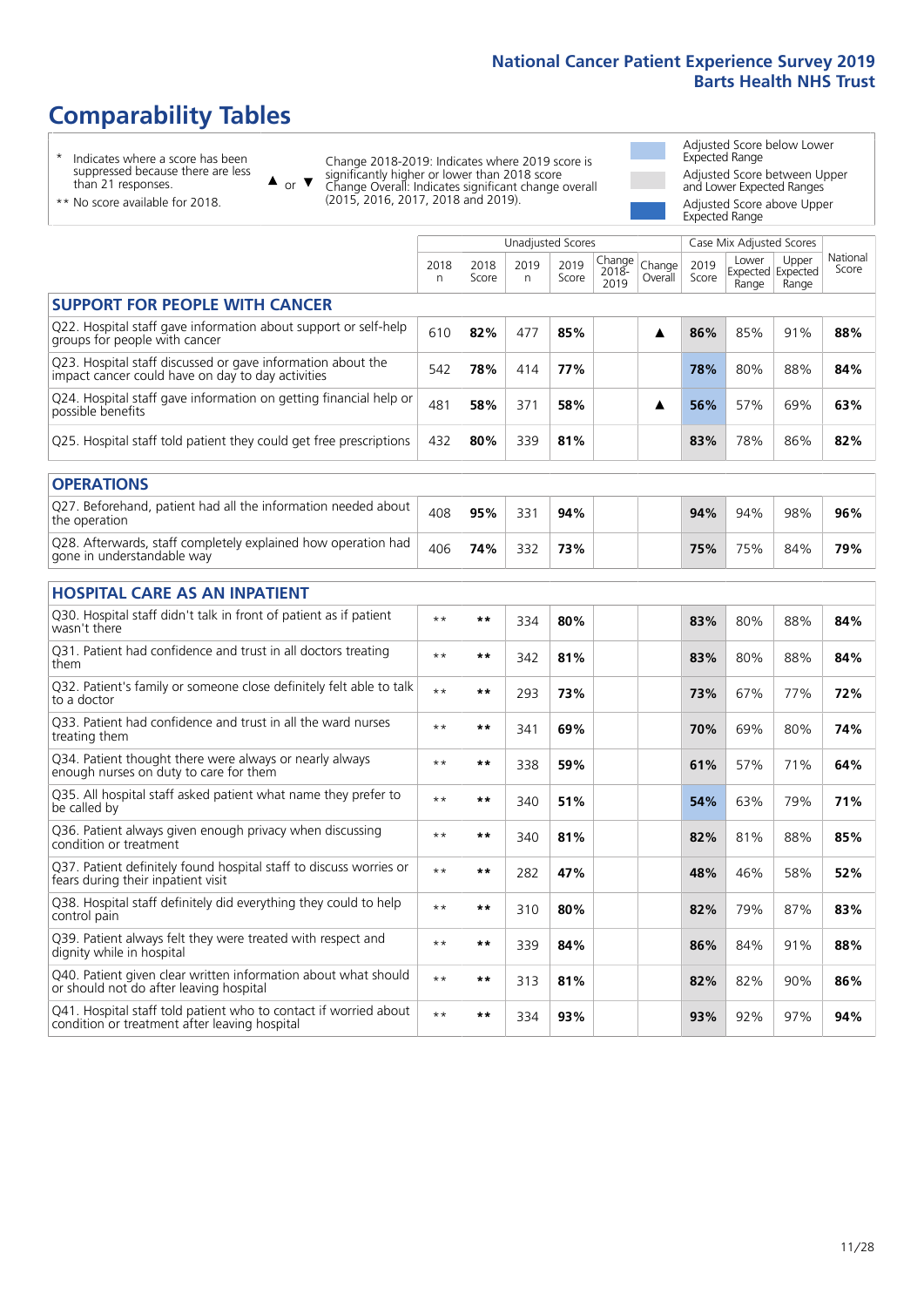### **Comparability Tables**

\* Indicates where a score has been suppressed because there are less than 21 responses.

\*\* No score available for 2018.

or  $\blacktriangledown$  $\blacktriangle$ 

Change 2018-2019: Indicates where 2019 score is significantly higher or lower than 2018 score Change Overall: Indicates significant change overall (2015, 2016, 2017, 2018 and 2019).

Adjusted Score below Lower Expected Range Adjusted Score between Upper and Lower Expected Ranges Adjusted Score above Upper Expected Range

> National Score

|                                                                                                                       |            |               |           | <b>Unadjusted Scores</b> |                            |                   |               | Case Mix Adjusted Scores            |                |                  |
|-----------------------------------------------------------------------------------------------------------------------|------------|---------------|-----------|--------------------------|----------------------------|-------------------|---------------|-------------------------------------|----------------|------------------|
|                                                                                                                       | 2018<br>n. | 2018<br>Score | 2019<br>n | 2019<br>Score            | Change<br>$2018 -$<br>2019 | Change<br>Overall | 2019<br>Score | Lower<br>Expected Expected<br>Range | Upper<br>Range | Nation.<br>Score |
| <b>HOSPITAL CARE AS A DAY PATIENT / OUTPATIENT</b>                                                                    |            |               |           |                          |                            |                   |               |                                     |                |                  |
| Q43. Patient definitely found hospital staff to discuss worries or<br>fears during their outpatient or day case visit | 560        | 59%           | 443       | 59%                      |                            |                   | 62%           | 66%                                 | 75%            | 71%              |
| Q44. Cancer doctor had the right documents at patient's last<br>outpatient appointment                                | 652        | 94%           | 499       | 94%                      |                            |                   | 94%           | 94%                                 | 98%            | 96%              |
| Q46. Beforehand patient completely had all information needed<br>about radiotherapy treatment                         | 256        | 87%           | 213       | 84%                      |                            |                   | 85%           | 82%                                 | 91%            | 86%              |
| Q47. Patient completely given understandable information<br>about whether radiotherapy was working                    | 222        | 66%           | 194       | 62%                      |                            |                   | 61%           | 53%                                 | 67%            | 60%              |
| Q49. Beforehand patient completely had all information needed<br>about chemotherapy treatment                         | 480        | 83%           | 352       | 80%                      |                            |                   | 80%           | 81%                                 | 88%            | 84%              |
| Q50. Patient given enough information about whether<br>chemotherapy was working in a completely understandable way    | 444        | 68%           | 325       | 65%                      |                            |                   | 65%           | 63%                                 | 73%            | 68%              |
| <b>HOME CARE AND SUPPORT</b>                                                                                          |            |               |           |                          |                            |                   |               |                                     |                |                  |
| Q51. Hospital staff definitely gave family or someone close all<br>the information needed to help care at home        | 617        | 55%           | 464       | 55%                      |                            | ▲                 | 56%           | 55%                                 | 64%            | 60%              |
| Q52. Patient definitely given enough support from health or<br>social services during treatment                       | 413        | 38%           | 331       | 37%                      |                            |                   | 39%           | 45%                                 | 59%            | 52%              |
| Q53. Patient definitely given enough support from health or<br>social services after treatment                        | 264        | 32%           | 229       | 35%                      |                            |                   | 38%           | 38%                                 | 52%            | 45%              |
| <b>CARE FROM YOUR GENERAL PRACTICE</b>                                                                                |            |               |           |                          |                            |                   |               |                                     |                |                  |
| Q54. GP given enough information about patient's condition<br>and treatment                                           | 647        | 93%           | 482       | 93%                      |                            |                   | 95%           | 93%                                 | 97%            | 95%              |
| Q55. General practice staff definitely did everything they could<br>to support patient during treatment               | 525        | 51%           | 389       | 55%                      |                            |                   | 56%           | 53%                                 | 63%            | 58%              |
| <b>YOUR OVERALL NHS CARE</b>                                                                                          |            |               |           |                          |                            |                   |               |                                     |                |                  |
| Q56. Different people treating and caring for patient always<br>work well together to give best possible care         | $***$      | **            | 531       | 65%                      |                            |                   | 67%           | 69%                                 | 77%            | 73%              |
| Q57. Patient given a care plan                                                                                        | 579        | 35%           | 438       | 39%                      |                            |                   | 36%           | 33%                                 | 42%            | 38%              |
| Q58. Overall the administration of care was good or very good                                                         | 739        | 84%           | 563       | 87%                      |                            |                   | 87%           | 86%                                 | 92%            | 89%              |
| Q59. Patient felt length of time for attending clinics and<br>appointments for cancer was about right                 | 732        | 52%           | 552       | 52%                      |                            |                   | 54%           | 62%                                 | 77%            | 69%              |
| Q60. Someone discussed with patient whether they would like<br>to take part in cancer research                        | 687        | 46%           | 526       | 39%                      |                            | ▲                 | 37%           | 21%                                 | 40%            | 30%              |

Q61. Patient's average rating of care scored from very poor to very good <sup>721</sup> **8.3** <sup>548</sup> **8.6 8.7** 8.7 8.9 **8.8**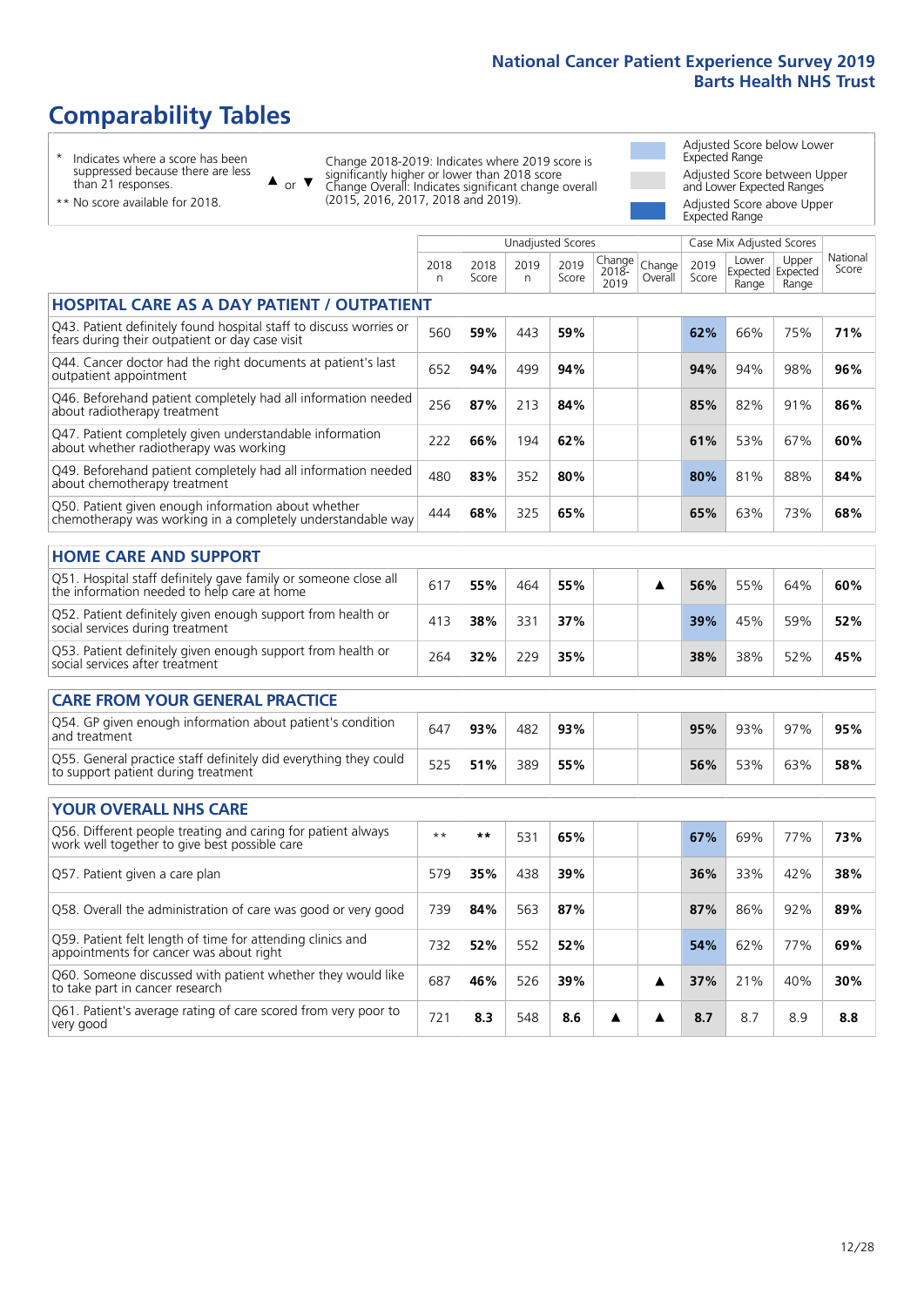### **Tumour Type Tables**

- \* Indicates where a score has been suppressed because there are less than 21 responses.
- n.a. Indicates that there were no respondents for that tumour group.

| <b>SEEING YOUR GP</b>                           |              |         |               |            |                   |                |                         |      | Tumour Group |         |         |                 |                       |                                                     |                |
|-------------------------------------------------|--------------|---------|---------------|------------|-------------------|----------------|-------------------------|------|--------------|---------|---------|-----------------|-----------------------|-----------------------------------------------------|----------------|
|                                                 |              | Brain   | <b>Breast</b> | Colorectal | ত<br>Gynaecologic | Haematological | Head and<br>Neck        | Lung | Prostate     | Sarcoma | Skin    | Upper<br>Gastro | $\sigma$<br>Jrologica | Other                                               | All<br>Cancers |
| Q1. Saw GP once or twice before being told they | Trust        | $\star$ |               |            | 90% 60% 67% 53%   |                | $\star$                 | 64%  | $\star$      | $\star$ | $\star$ | $\star$         |                       | 83% 64% 73%                                         |                |
| needed to go to hospital                        | National     | 59%     |               |            |                   |                |                         |      |              |         |         |                 |                       | 94% 75% 77% 67% 79% 71% 82% 71% 90% 74% 83% 74% 79% |                |
| Q2. Patient thought they were seen as soon as   | <b>Trust</b> | $\star$ |               |            |                   |                | 85% 61% 71% 79% 81% 85% |      | $\star$      | $\star$ | $\star$ | $\star$         |                       | 68% 67% 77%                                         |                |
| necessary                                       | National     | 79%     |               |            |                   |                |                         |      |              |         |         |                 |                       | 89% 83% 81% 82% 81% 84% 86% 69% 85% 79% 85% 79%     | 84%            |

#### **DIAGNOSTIC TESTS** Tumour Group

|                                                   |                                                                  | Brain<br>CNS | <b>Breast</b> | Colorectal<br>LGT | ᠊ᢛ<br>Gynaecologic | Haematological | Head and<br>Neck    | Lung | Prostate | Sarcoma | Skin    | Upper<br>Gastro | rological                                               | Other | All<br>Cancers |
|---------------------------------------------------|------------------------------------------------------------------|--------------|---------------|-------------------|--------------------|----------------|---------------------|------|----------|---------|---------|-----------------|---------------------------------------------------------|-------|----------------|
| Q5. Received all the information needed about     | <b>Trust</b>                                                     | $\star$      |               |                   | 90% 94% 100% 89%   |                | $\star$             | 96%  | $\star$  |         | $\star$ | $\star$         |                                                         |       | 94% 96% 93%    |
| the test                                          | National                                                         | 93%          |               | 95% 95%           |                    |                | 93% 95% 93% 95% 95% |      |          | 93%     | 96%     | 95%             | 95%                                                     |       | 95% 95%        |
| Q6. The length of time waiting for the test to be | Trust                                                            | $\star$      | 93%           | 68%               |                    | 80% 85%        | $\star$             | 85%  | $\star$  | $\star$ | $\star$ | $\star$         |                                                         |       | 94% 85% 86%    |
| done was about right                              | National                                                         |              |               |                   |                    |                |                     |      |          |         |         |                 | 84% 91% 88% 86% 89% 88% 87% 87% 81% 87% 84% 87% 86% 88% |       |                |
| Q7. Test results explained in completely          | Trust                                                            | $\star$      |               | 75% 62%           |                    | 78% 66%        | $\star$             | 79%  | $\star$  | $\star$ | $\star$ | $\star$         |                                                         |       | 82% 68% 73%    |
| understandable way                                | National 71% 83% 82% 77% 77% 79% 80% 80% 78% 84% 75% 80% 76% 80% |              |               |                   |                    |                |                     |      |          |         |         |                 |                                                         |       |                |

| <b>FINDING OUT WHAT WAS WRONG WITH YOU</b>        |              |         |               |                        |                |                    |                        |         | <b>Tumour Group</b> |         |         |                 |            |         |                |
|---------------------------------------------------|--------------|---------|---------------|------------------------|----------------|--------------------|------------------------|---------|---------------------|---------|---------|-----------------|------------|---------|----------------|
|                                                   |              | Brain   | <b>Breast</b> | olorectal.<br>LGT<br>Û | Gynaecological | aematological<br>Ĩ | ad and<br>Neck<br>Head | Lung    | Prostate            | Sarcoma | Skin    | Upper<br>Gastro | Irological | Other   | All<br>Cancers |
| Q10. Patient told they could bring a family       | <b>Trust</b> | $\star$ | 74%           | 65%                    | 86%            | 58%                | $\star$                | 73%     | $\star$             | $\star$ | $\star$ | 81%             | 62%        | 62%     | 69%            |
| member or friend when first told they had cancer  | National     | 85%     | 82%           | 82%                    | 71%            | 71%                | 71%                    | 77%     | 79%                 | 73%     | 69%     | 76%             | 73%        | 75%     | 77%            |
| Q11. Patient felt they were told sensitively that | Trust        | $\star$ |               | 85% 81%                | 90%            | 77%                | $\star$                | 74%     | $\star$             | $\star$ | 大       | 86%             | 82%        | 82%     | 82%            |
| they had cancer                                   | National     | 79%     |               |                        | 89% 87% 82%    | 84% 87%            |                        | 83% 86% |                     | 84%     |         | 89% 81%         |            | 84% 83% | 86%            |
| Q12. Patient completely understood the            | Trust        | $\star$ | 68%           | 71%                    | 71%            | 55%                | $\star$                | 69%     | $\star$             | $\star$ | $\star$ | $\star$         | 63%        | 62% 66% |                |
| explanation of what was wrong                     | National     | 66%     | 77%           | 79%                    | 73%            | 60%                | 78%                    | 76%     | 79%                 | 67%     | 80%     | 70%             | 77%        |         | 70% 73%        |
| Q13. Patient given easy to understand written     | Trust        | $\star$ | 68%           | 60%                    | 73%            | 60%                | $\star$                | 64%     | $\star$             | $\star$ | $\star$ | $\star$         |            | 63% 48% | 65%            |
| information about the type of cancer they had     | National     | 66%     | 78%           | 73%                    | 71%            | 76%                | 69%                    | 67% 83% |                     |         | 67% 84% | 67%             | 74%        | 65%     | 74%            |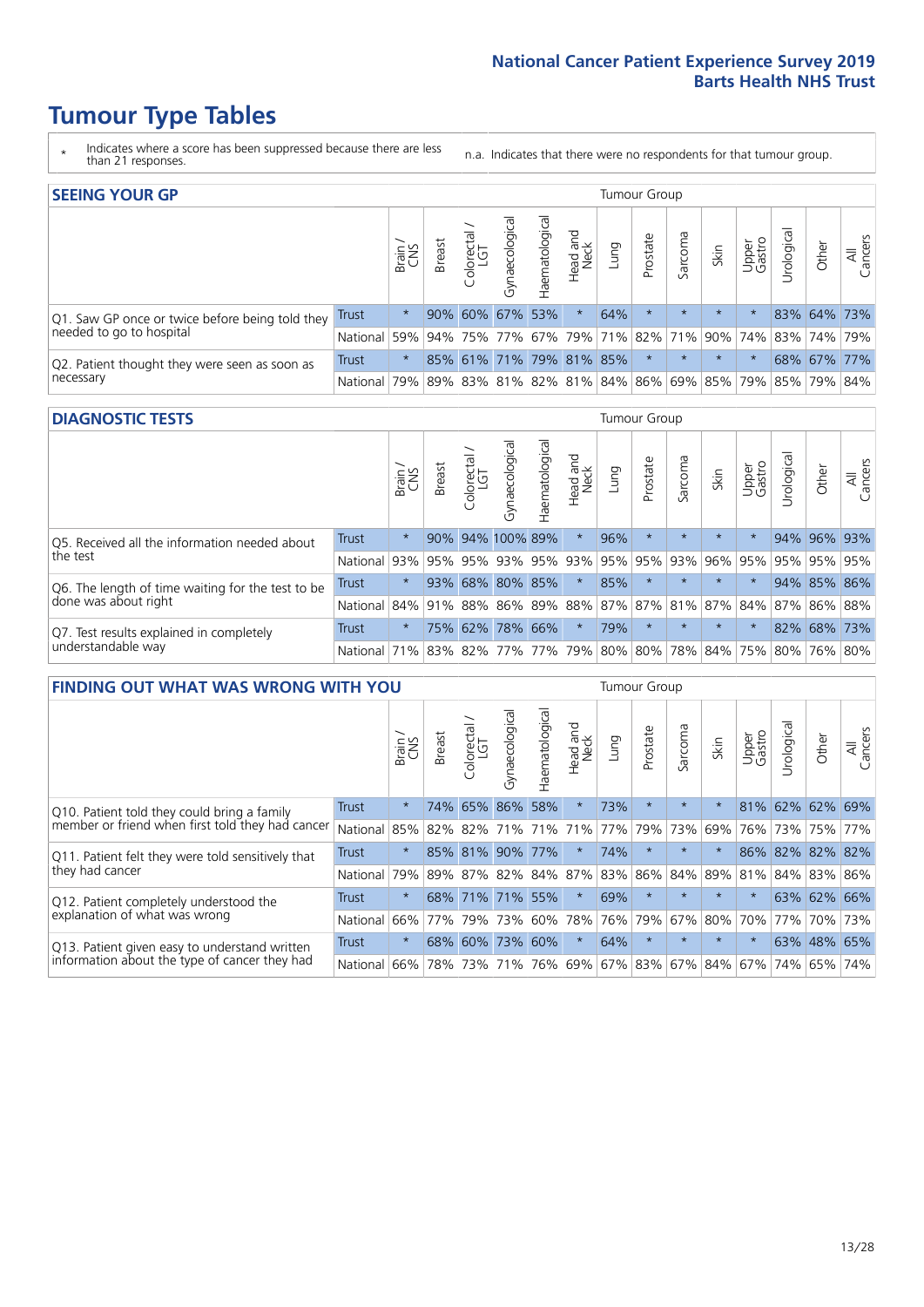### **Tumour Type Tables**

\* Indicates where a score has been suppressed because there are less than 21 responses.

n.a. Indicates that there were no respondents for that tumour group.

| <b>DECIDING THE BEST TREATMENT FOR YOU</b>         |              |         |               |                         |                |                |                        |         | <b>Tumour Group</b> |                                     |         |                 |            |             |                |
|----------------------------------------------------|--------------|---------|---------------|-------------------------|----------------|----------------|------------------------|---------|---------------------|-------------------------------------|---------|-----------------|------------|-------------|----------------|
|                                                    |              | Brain   | <b>Breast</b> | olorectal<br>LGT<br>Ũ   | Gynaecological | Haematological | ad and<br>Neck<br>Head | Lung    | Prostate            | Sarcoma                             | Skin    | Upper<br>Gastro | Jrological | Other       | All<br>Cancers |
| Q14. Patient felt that treatment options were      | <b>Trust</b> | $\star$ | 81%           | 64%                     | 77%            | 70%            | 76%                    | 76%     | $\star$             | $\star$                             |         | $\star$         |            | 63% 75%     | 75%            |
| completely explained                               | National     | 85%     | 85%           | 85%                     | 85% 82%        |                | 87%                    | 84% 83% |                     | 83%                                 | 89%     | 81%             |            | 83% 79% 83% |                |
| Q15. Patient felt possible side effects were       | Trust        | $\star$ |               | 78% 61%                 |                | 68% 74%        | $\star$                | 67%     | $\star$             |                                     | $\star$ | $\star$         |            | 64% 64% 70% |                |
| definitely explained in an understandable way      | National     | 69%     | 74%           | 76%                     | 75%            | 69%            | 73%                    | 74%     | 73%                 | 73%                                 | 77%     | 72%             | 71%        | 70%         | 73%            |
| Q16. Patient definitely given practical advice and | Trust        | $\star$ | 70%           |                         |                |                | 56% 61% 68% 76%        | 54%     | $\star$             | $\star$                             | $\star$ | $\star$         |            | 42% 60% 63% |                |
| support in dealing with side effects of treatment  | National     | 63%     | 70%           | 70%                     | 69%            | 65%            | 70%                    | 69%     | 65%                 | 66%                                 | 71%     | 66%             |            | 63% 64%     | 67%            |
| Q17. Patient definitely told about side effects    | Trust        | $\star$ | 61%           | 44%                     | 48% 56%        |                | $\star$                | 43%     | $\star$             | $\star$                             | $\star$ | $\star$         |            | 46% 45%     | 53%            |
| that could affect them in the future               | National     | 62%     | 57%           | 59%                     |                | 56% 51%        |                        | 64% 56% | 66%                 | 54%                                 | 66%     | 53%             |            | 56% 52%     | 57%            |
| Q18. Patient definitely involved as much as they   | Trust        | $\star$ |               | 82% 66% 68% 77% 71% 76% |                |                |                        |         | $\star$             | $\star$                             | $\star$ | $\star$         |            | 73% 69% 75% |                |
| wanted in decisions about care and treatment       | National     | 79%     |               |                         |                |                |                        |         |                     | 81% 83% 81% 80% 81% 81% 84% 81% 87% |         | 79%             |            | 79% 78% 81% |                |

#### **CLINICAL NURSE SPECIALIST (CNS)** Tumour Group

|                                             |                                                          | Brain<br>CNS | <b>Breast</b>   | olorectal<br>LGT<br>Ü | $\sigma$<br>aecologica<br>Ğ | ক<br>Haematologic | Head and<br>Neck | Lung                        | Prostate | Sarcoma | Skin    | Upper<br>Gastro             | $\sigma$<br>rologica | Other       | All<br>Cancers |
|---------------------------------------------|----------------------------------------------------------|--------------|-----------------|-----------------------|-----------------------------|-------------------|------------------|-----------------------------|----------|---------|---------|-----------------------------|----------------------|-------------|----------------|
| Q19. Patient given the name of a CNS who    | <b>Trust</b>                                             | $\star$      |                 | 97% 98%               | 94%                         | 97%               | $\star$          | 90%                         | $\star$  | $\star$ | $\star$ |                             |                      | 92% 93% 95% |                |
| would support them through their treatment  | National                                                 | 95%          | 95%             | 92%                   | 95%                         |                   |                  | 92% 91% 94% 91% 91% 91% 92% |          |         |         |                             | 85%                  | 89%         | 92%            |
| Q20. Patient found it very or quite easy to | Trust                                                    | $\star$      |                 | 85% 67%               | 69%                         | 86%               | $\star$          | 84%                         | $\star$  | $\star$ | $\star$ | $\star$                     |                      | 77% 86% 81% |                |
| contact their CNS                           | National                                                 |              | 86% 84% 88% 85% |                       |                             |                   |                  |                             |          |         |         | 87% 86% 86% 80% 86% 90% 85% |                      | 83% 83%     | 85%            |
| Q21. Patient got understandable answers to  | Trust                                                    | $\star$      | 85%             | 72%                   | 79%                         | 88%               | $\star$          | 83%                         | $\star$  | $\star$ | $\star$ | $\star$                     |                      | 80% 79%     | 82%            |
| important questions all or most of the time | National 82% 87% 89% 86% 89% 88% 86% 87% 87% 93% 86% 87% |              |                 |                       |                             |                   |                  |                             |          |         |         |                             |                      | 86%         | 87%            |

| <b>SUPPORT FOR PEOPLE WITH CANCER</b>                                                             |              |         |               |                             |                |                |                        |      | <b>Tumour Group</b> |         |         |                 |            |         |                |
|---------------------------------------------------------------------------------------------------|--------------|---------|---------------|-----------------------------|----------------|----------------|------------------------|------|---------------------|---------|---------|-----------------|------------|---------|----------------|
|                                                                                                   |              | Brain   | <b>Breast</b> | ╮<br>olorectal.<br>LGT<br>Ũ | Gynaecological | Haematological | ad and<br>Neck<br>Head | Lung | Prostate            | Sarcoma | Skin    | Upper<br>Gastro | Jrological | Other   | All<br>Cancers |
| Q22. Hospital staff gave information about<br>support or self-help groups for people with         | <b>Trust</b> | $\star$ | 90%           | 89%                         | 88%            | 83%            | $\ast$                 | 77%  | $\star$             | $\star$ | $\star$ | $\star$         | 84%        |         | 78% 85%        |
| cancer                                                                                            | National     | 92%     | 92%           | 88%                         | 87%            | 86%            | 88%                    | 87%  | 91%                 | 86%     | 90%     | 88%             | 81%        | 83%     | 88%            |
| Q23. Hospital staff discussed or gave information<br>about the impact cancer could have on day to | <b>Trust</b> | $\star$ | 76%           | 76%                         | 82%            | 77%            | $\star$                | 76%  | $\star$             | $\star$ | $\star$ | $\star$         |            | 80% 73% | 77%            |
| day activities                                                                                    | National     | 84%     | 86%           | 85%                         | 82%            | 84%            | 84%                    | 83%  | 88%                 | 81%     | 86%     | 83%             | 78%        | 79%     | 84%            |
| Q24. Hospital staff gave information on getting                                                   | Trust        | $\star$ |               | 50% 75%                     | $\star$        | 56%            | $^\star$               | 65%  | $\star$             | $\star$ | $\star$ | $\star$         |            | 67% 61% | 58%            |
| financial help or possible benefits                                                               | National     | 78%     |               | 68% 61%                     | 66%            | 61%            | 67%                    | 72%  | 55%                 | 64%     | 60%     | 64%             | 47%        | 59%     | 63%            |
| Q25. Hospital staff told patient they could get                                                   | Trust        | n.a.    | 77%           | 177%                        |                | 91%            | $\star$                | 85%  | $\star$             | $\star$ | $\star$ | $\star$         | $\star$    |         | 76% 81%        |
| free prescriptions                                                                                | National I   | 82%     |               | 81% 83%                     | 79%            |                | 87% 84% 86% 80%        |      |                     | 78%     | 71%     | $ 84\% $        | 73%        | 81%     | 82%            |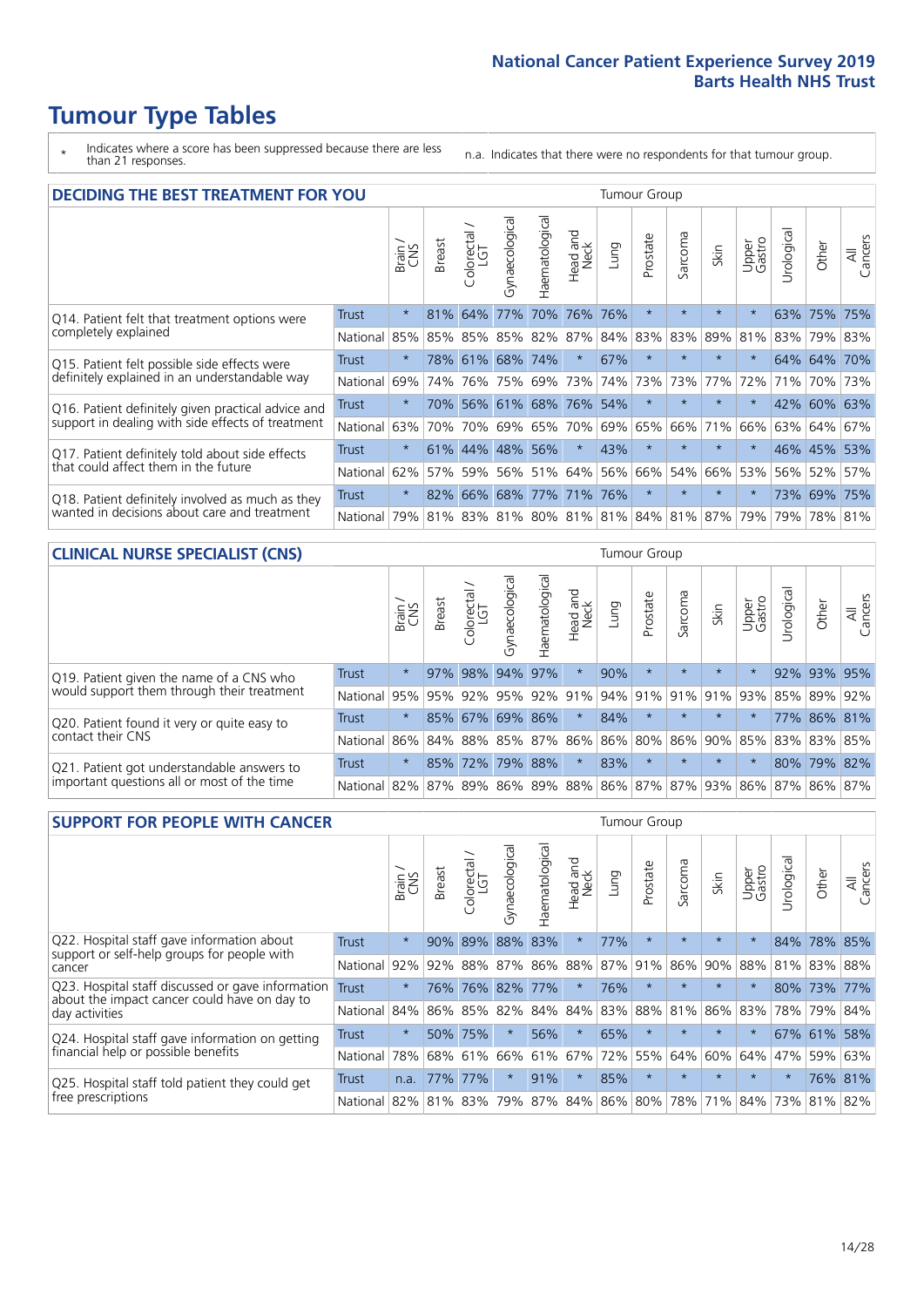### **Tumour Type Tables**

- \* Indicates where a score has been suppressed because there are less than 21 responses.
- n.a. Indicates that there were no respondents for that tumour group.

| <b>OPERATIONS</b>                                |          |              |               |                   |                |                |                  |             | Tumour Group            |         |         |                 |            |             |                |
|--------------------------------------------------|----------|--------------|---------------|-------------------|----------------|----------------|------------------|-------------|-------------------------|---------|---------|-----------------|------------|-------------|----------------|
|                                                  |          | Brain<br>CNS | <b>Breast</b> | Colorectal<br>LGT | Gynaecological | Haematological | Head and<br>Neck | <b>Dung</b> | Prostate                | Sarcoma | Skin    | Upper<br>Gastro | Irological | Other       | All<br>Cancers |
| Q27. Beforehand, patient had all the information | Trust    | $\star$      |               | 98% 97%           | 91%            | $\star$        | $\star$          | 94%         | $\star$                 | $\star$ | $\star$ | $\star$         |            | 89% 93%     | 94%            |
| needed about the operation                       | National | 96%          |               | 97% 96% 96%       |                |                |                  |             | 94% 96% 95% 97% 95% 96% |         |         | 96%             |            | 95% 95% 96% |                |
| Q28. Afterwards, staff completely explained how  | Trust    | $\star$      |               | 72% 67%           | 78%            | $\star$        | $\star$          | 79%         | $\star$                 | $\star$ | $\star$ | $\star$         |            | 82% 66% 73% |                |
| operation had gone in understandable way         | National | 76%          |               | 79% 83%           | 79%            |                | 78% 79%          |             | 79% 78% 80% 82% 79%     |         |         |                 |            | 76% 77%     | 79%            |

#### **HOSPITAL CARE AS AN INPATIENT** Tumour Group

|                                                                                                  |              | Brain   | <b>Breast</b> | Colorectal /<br>LGT | Gynaecological | Haematological              | Head and<br>Neck | Lung | Prostate | Sarcoma | Skin        | Upper<br>Gastro | Urological | Other       | Cancers<br>$\overline{\overline{z}}$ |
|--------------------------------------------------------------------------------------------------|--------------|---------|---------------|---------------------|----------------|-----------------------------|------------------|------|----------|---------|-------------|-----------------|------------|-------------|--------------------------------------|
| Q30. Hospital staff didn't talk in front of patient                                              | Trust        | $\star$ | 74%           | 76%                 | 86%            | 86%                         | $\star$          | 90%  | $\star$  | n.a.    | $\star$     | $\star$         |            | 87% 72% 80% |                                      |
| as if patient wasn't there                                                                       | National     | 81%     | 86%           | 81%                 | 83%            | 84% 83%                     |                  | 81%  | 88%      | 86%     |             | 86% 81%         |            | 83% 82%     | 84%                                  |
| 031. Patient had confidence and trust in all                                                     | <b>Trust</b> | $\star$ | 78%           | 76%                 | 77%            | 79%                         | $\star$          | 94%  | $\star$  | n.a.    | $\star$     |                 |            | 70% 78%     | 81%                                  |
| doctors treating them                                                                            | National     | 82%     | 83%           | 85%                 | 83%            | 82%                         | 87%              | 83%  | 89%      | 86%     | 85%         | 81%             | 85%        | 80%         | 84%                                  |
| Q32. Patient's family or someone close definitely                                                | <b>Trust</b> | $\star$ | 72% 71%       |                     | $\star$        | 68%                         | $\star$          | 80%  | $\star$  | n.a.    |             |                 |            | 71% 74% 73% |                                      |
| felt able to talk to a doctor                                                                    | National     | 67%     | 72%           | 73%                 | 72%            | 74%                         | 75%              | 74%  | 72%      | 71%     | 74%         | 73%             | 71%        | 69%         | 72%                                  |
| Q33. Patient had confidence and trust in all the                                                 | <b>Trust</b> | $\star$ | 69%           | 52%                 | 59%            | 78%                         | $\star$          | 82%  | $\star$  | n.a.    | $\ast$      | $\star$         |            | 60% 72%     | 69%                                  |
| ward nurses treating them                                                                        | National     | 72%     | 73%           | 72%                 |                | 71% 77%                     | 75%              | 77%  | 79%      | 74%     | 75%         | 73%             | 77%        | 69%         | 74%                                  |
| Q34. Patient thought there were always or nearly                                                 | <b>Trust</b> | $\star$ | 57%           | 39%                 | 64%            | 61%                         | $\star$          | 75%  | $\star$  | n.a.    | $\star$     | $\star$         | 50%        | 58%         | 59%                                  |
| always enough nurses on duty to care for them                                                    | National     | 68%     | 64%           | 62%                 | 63%            | 63%                         | 65%              | 68%  | 72%      | 65%     | 70%         | 65%             | 66%        | 60% 64%     |                                      |
| Q35. All hospital staff asked patient what name                                                  | Trust        | $\star$ | 47%           |                     | 42% 55% 56%    |                             | $\star$          | 52%  | $\star$  | n.a.    | $\ast$      | $\star$         |            | 53% 50% 51% |                                      |
| they prefer to be called by                                                                      | National     | 68%     | 62%           | 74%                 | 65%            | 72%                         | 71%              | 76%  | 72%      | 74%     | 70%         | 78%             | 76%        | 69% 71%     |                                      |
| Q36. Patient always given enough privacy when                                                    | <b>Trust</b> | $\star$ | 84%           |                     | 73% 91% 82%    |                             | $\star$          | 76%  | $\star$  | n.a.    | $\star$     |                 |            | 80% 69% 81% |                                      |
| discussing condition or treatment                                                                | National     | 78%     | 84%           | 85%                 | 81%            | 86% 87%                     |                  | 84%  | 88%      | 84%     | 84%         | 84%             | 85%        | 82% 85%     |                                      |
| Q37. Patient definitely found hospital staff to                                                  | <b>Trust</b> | $\star$ | 45%           | 32%                 | $\star$        | 47%                         | $\star$          | 58%  | $\star$  | n.a.    | $\star$     | $\star$         | $\star$    | 45% 47%     |                                      |
| discuss worries or fears during their inpatient visit                                            | National     | 45%     |               | 51% 55% 51%         |                | 56%                         | 52%              | 49%  | 53%      | 54%     |             | 51% 53%         | 49%        | 46% 52%     |                                      |
| Q38. Hospital staff definitely did everything they                                               | <b>Trust</b> | $\star$ | 80% 74%       |                     | $\star$        | 87%                         | $\star$          | 83%  | $\star$  | n.a.    | $\star$     | $\star$         |            | 78% 85% 80% |                                      |
| could to help control pain                                                                       | National     | 85%     | 83%           | 84%                 | 82%            | 82% 80%                     |                  | 84%  | 85%      | 83%     | 85%         | 82%             | 81%        | 82% 83%     |                                      |
| Q39. Patient always felt they were treated with                                                  | Trust        | $\star$ | 83%           |                     | 69% 90% 83%    |                             | $\star$          | 94%  | $\star$  | n.a.    | $\star$     |                 |            | 83% 83% 84% |                                      |
| respect and dignity while in hospital                                                            | National     | 85%     | 87%           | 87%                 |                | 85% 89%                     | 87%              | 88%  | 91%      | 89%     | 89%         | 88%             | 90%        | 86% 88%     |                                      |
| Q40. Patient given clear written information<br>about what should or should not do after leaving | <b>Trust</b> | n.a.    | 85%           | 69%                 | 95%            | 77%                         | $\star$          | 81%  | $\star$  | n.a.    | $\ast$      | $\star$         |            | 84% 71% 81% |                                      |
| hospital                                                                                         | National     | 80%     | 89%           | 86%                 |                | 86% 83%                     | 87%              | 82%  | 91%      | 85%     |             | 90% 82%         | 87%        | 83% 86%     |                                      |
| Q41. Hospital staff told patient who to contact<br>if worried about condition or treatment after | <b>Trust</b> | $\star$ | 94%           |                     | 94% 100% 98%   |                             | $\star$          | 91%  | $\star$  | n.a.    | $\ast$      | $\star$         |            | 86% 86%     | 93%                                  |
| leaving hospital                                                                                 | National 94% |         |               |                     |                | 95% 95% 93% 96% 93% 92% 96% |                  |      |          |         | 94% 95% 92% |                 |            | 92% 93% 94% |                                      |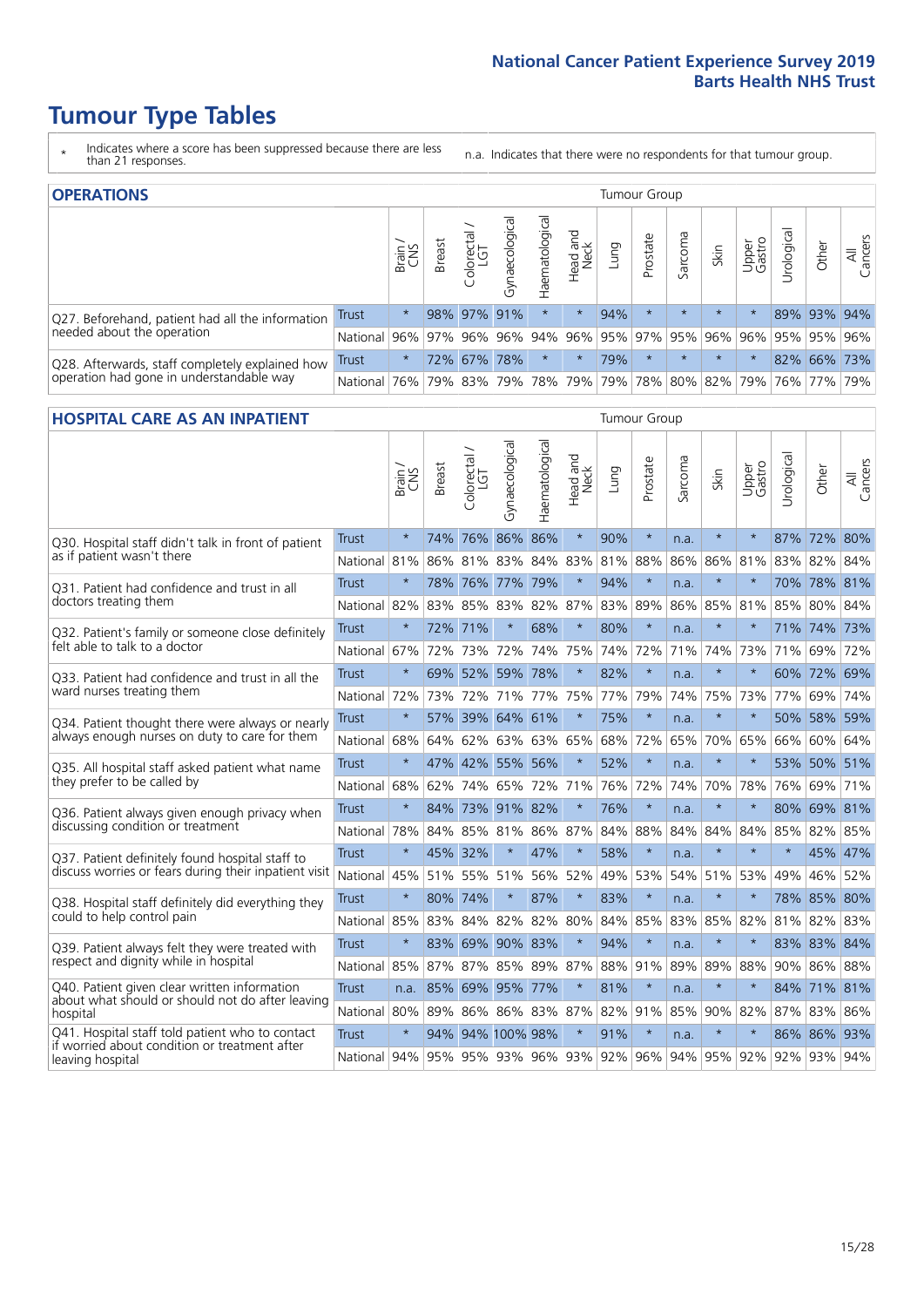### **Tumour Type Tables**

- \* Indicates where a score has been suppressed because there are less than 21 responses.
- n.a. Indicates that there were no respondents for that tumour group.

| <b>HOSPITAL CARE AS A DAY PATIENT / OUTPATIENT</b>                                                                    |              |         |               |                 |                |                |                        |         |          | <b>Tumour Group</b> |         |                 |            |         |                |  |  |  |  |  |  |  |
|-----------------------------------------------------------------------------------------------------------------------|--------------|---------|---------------|-----------------|----------------|----------------|------------------------|---------|----------|---------------------|---------|-----------------|------------|---------|----------------|--|--|--|--|--|--|--|
|                                                                                                                       |              | Brain   | <b>Breast</b> | ー<br>Colorectal | Gynaecological | Haematological | ad and<br>Neck<br>Head | Lung    | Prostate | arcoma<br>ιñ        | Skin    | Upper<br>Gastro | Urological | Other   | All<br>Cancers |  |  |  |  |  |  |  |
| Q43. Patient definitely found hospital staff to                                                                       | <b>Trust</b> | $\star$ | 55%           | 45%             | 70%            | 71%            | $\star$                | 51%     | $\star$  | $\star$             | $\star$ | $\star$         | 56%        | 64%     | 59%            |  |  |  |  |  |  |  |
| discuss worries or fears during their outpatient or<br>day case visit                                                 | National     | 66%     | 68%           | 73%             | 70%            | 73%            | 72%                    | 70%     | 74%      | 72%                 | 72%     | 71%             | 67%        | 68%     | 71%            |  |  |  |  |  |  |  |
| Q44. Cancer doctor had the right documents at<br>patient's last outpatient appointment                                | Trust        | $\star$ | 98%           |                 | 94% 100% 92%   |                | $\star$                | 98%     | $\star$  | $\star$             |         |                 | 97%        | 83%     | 94%            |  |  |  |  |  |  |  |
|                                                                                                                       | National     | 94%     | 96%           | 96%             | 96%            | 97%            | 96%                    | 96%     | 96%      | 96%                 | 96%     | 94%             | 96%        | 95%     | 96%            |  |  |  |  |  |  |  |
| Q46. Beforehand patient completely had<br>all information needed about radiotherapy<br>treatment                      | Trust        | n.a.    | 88%           | 77%             | $\star$        | $\star$        | $\star$                | $\star$ | $\star$  | n.a.                | $\star$ | $\star$         | $\star$    | $\ast$  | 84%            |  |  |  |  |  |  |  |
|                                                                                                                       | National     | 91%     | 88%           | 83%             | 88%            | 84%            | 86%                    | 86%     | 88%      | 88%                 | 84%     | 86%             | 83%        | 84%     | 86%            |  |  |  |  |  |  |  |
| Q47. Patient completely given understandable                                                                          | Trust        | n.a.    | 63%           | 43%             | $\star$        |                | $\star$                | $\star$ | $\star$  | n.a.                | n.a.    | $\star$         | $\star$    | $\ast$  | 62%            |  |  |  |  |  |  |  |
| information about whether radiotherapy was<br>working                                                                 | National     | 56%     | 60%           | 57%             | 61%            | 62%            | 63%                    | 59%     | 60%      | 67%                 | 57%     | 52%             | 59%        | 59%     | 60%            |  |  |  |  |  |  |  |
| Q49. Beforehand patient completely had all                                                                            | Trust        | $\star$ | 76%           | 74%             | $\star$        | 86%            | $\star$                | 74%     | $\star$  | n.a.                |         |                 | $\star$    | 89% 80% |                |  |  |  |  |  |  |  |
| information needed about chemotherapy<br>treatment                                                                    | National     | 80%     | 82%           | 86%             | 87%            | 85%            | 79%                    | 84%     | 86%      | 86%                 | 90%     | 84%             | 85%        | 85%     | 84%            |  |  |  |  |  |  |  |
| Q50. Patient given enough information about<br>whether chemotherapy was working in a<br>completely understandable way | Trust        | $\star$ | 67%           | 60%             |                | 77%            | $\star$                | 52%     | $\star$  | n.a.                | $\star$ | $\star$         | $\star$    | 69%     | 65%            |  |  |  |  |  |  |  |
|                                                                                                                       | National     | 54%     | 62%           | 64%             | 68%            | 75%            |                        | 57% 67% | 66%      | 71%                 | 79%     | 61%             | 68%        | 69%     | 68%            |  |  |  |  |  |  |  |

#### **HOME CARE AND SUPPORT** Tumour Group

|                                                                                                                   |              | Brain   | <b>Breast</b> | Colorectal<br>LGT | Gynaecological | Haematological | Head and<br>Neck | Lung | Prostate | Sarcoma | Skin    | Upper<br>Gastro | Urological | Other   | All<br>Cancers |
|-------------------------------------------------------------------------------------------------------------------|--------------|---------|---------------|-------------------|----------------|----------------|------------------|------|----------|---------|---------|-----------------|------------|---------|----------------|
| Q51. Hospital staff definitely gave family or<br>someone close all the information needed to<br>help care at home | <b>Trust</b> | $\star$ |               | 56% 53%           |                | 56% 52%        | $\star$          | 58%  | $\star$  | $\star$ |         | 57%             |            | 54% 48% | 55%            |
|                                                                                                                   | National     | 58%     |               | 58% 63%           | 57%            |                | 62% 67%          |      | 59% 61%  |         | 62% 65% |                 | 60% 59%    | 55%     | 60%            |
| Q52. Patient definitely given enough support<br>from health or social services during treatment                   | Trust        | $\star$ | 40% 26%       |                   | $\star$        | 25%            | $\star$          | 32%  | $\star$  | $\star$ | $\star$ | $\star$         | $\star$    | 40% 37% |                |
|                                                                                                                   | National     | 42%     | 52%           | 60%               | 45%            | $ 51\% $       | 59%              | 50%  | 48%      |         | 53% 57% |                 | 54% 48%    | 51%     | 52%            |
| Q53. Patient definitely given enough support<br>from health or social services after treatment                    | Trust        | $\star$ | 39%           | 34%               | $\star$        | 26%            | $\star$          | 22%  | $\star$  | $\star$ | $\star$ | $\star$         | $\star$    | 42%     | 35%            |
|                                                                                                                   | National     | 39%     | 41% 53%       |                   | 39%            | 43%            | 56%              | 40%  | 46%      |         | 48% 59% | 47%             | 44%        | 44%     | 45%            |

| <b>CARE FROM YOUR GENERAL PRACTICE</b>                                                                     |              |               |               |                   |                 | Tumour Group   |                                         |      |          |         |             |                 |           |             |                |
|------------------------------------------------------------------------------------------------------------|--------------|---------------|---------------|-------------------|-----------------|----------------|-----------------------------------------|------|----------|---------|-------------|-----------------|-----------|-------------|----------------|
|                                                                                                            |              | Brain.<br>CNS | <b>Breast</b> | Colorectal<br>LGT | Gynaecological  | Haematological | Head and<br>Neck                        | Lung | Prostate | Sarcoma | Skin        | Upper<br>Gastro | Urologica | Other       | All<br>Cancers |
| Q54. GP given enough information about<br>patient's condition and treatment                                | <b>Trust</b> | $\star$       |               |                   | 96% 88% 92% 89% |                | $\star$                                 | 86%  | $\star$  | $\star$ | $\star$     | $\star$         |           | 97% 94% 93% |                |
|                                                                                                            | National 91% |               |               |                   | 96% 95% 95%     |                | 96% 94% 94% 96% 94% 96% 93% 95% 94% 95% |      |          |         |             |                 |           |             |                |
| Q55. General practice staff definitely did<br>everything they could to support patient during<br>treatment | <b>Trust</b> | $\star$       |               | 58% 52%           | $\star$         | 45%            | $\star$                                 | 46%  | $\star$  | $\star$ | $\star$     | $\star$         |           | 52% 57% 55% |                |
|                                                                                                            | National 55% |               |               | 58% 59%           | 56%             |                | 56% 59%                                 |      | 56% 64%  |         | 56% 65% 59% |                 |           | 59% 55% 58% |                |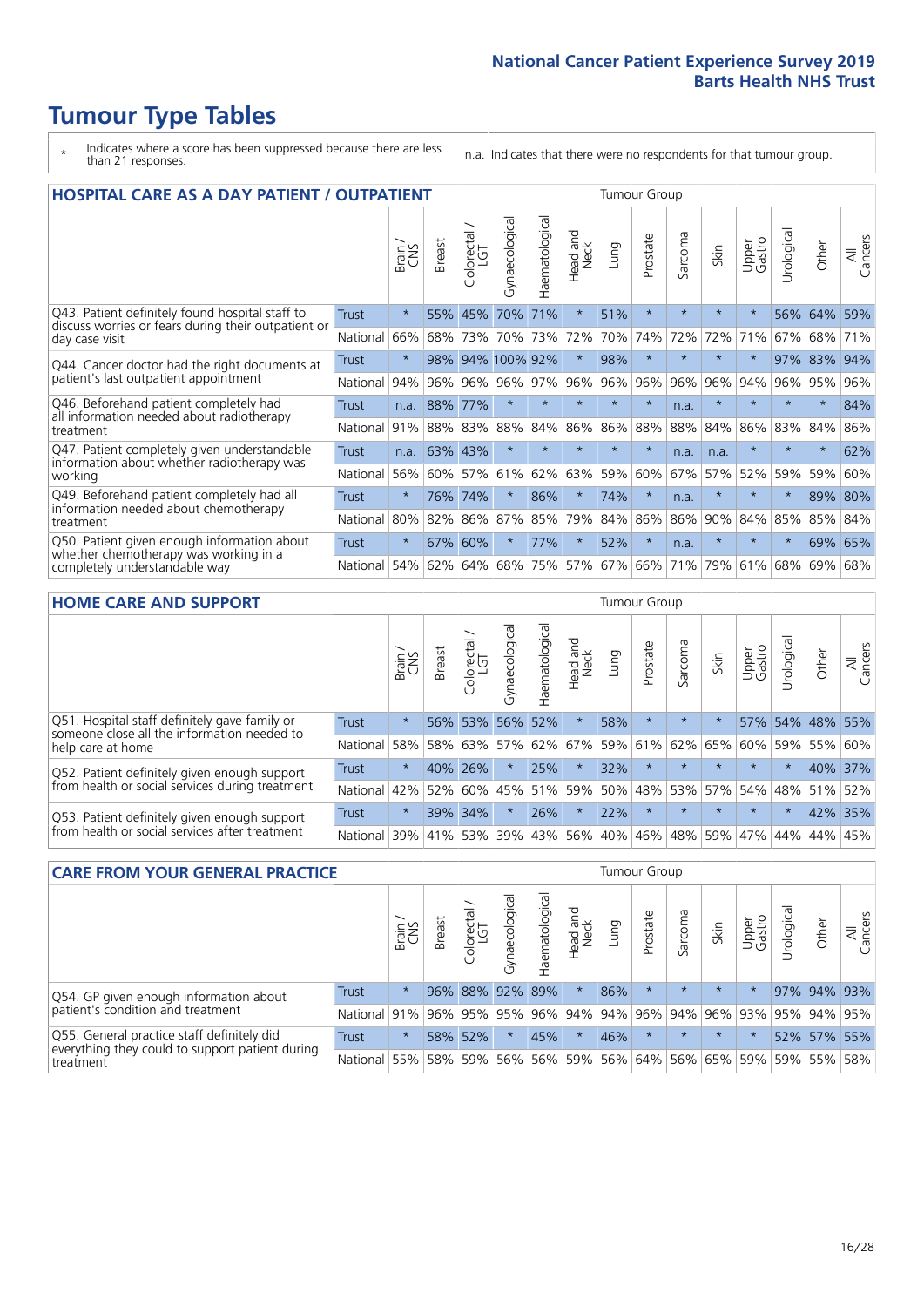### **Tumour Type Tables**

- \* Indicates where a score has been suppressed because there are less than 21 responses.
- n.a. Indicates that there were no respondents for that tumour group.

#### **YOUR OVERALL NHS CARE** THE TWO CONTROLLER THE THE THROUP CHANGE THE TUMOUR GROUP

|              | Brain<br>CNS | Breast | olorectal.<br>LGT<br>Ū | Gynaecological                             | Haematological | Head and<br>Neck              | Lung                     | Prostate           | Sarcoma    | Skin     | Upper<br>Gastro | Urologica | Other          | All<br>Cancers                                        |
|--------------|--------------|--------|------------------------|--------------------------------------------|----------------|-------------------------------|--------------------------|--------------------|------------|----------|-----------------|-----------|----------------|-------------------------------------------------------|
| Trust        | $\star$      | 68%    | 46%                    | 66%                                        | 69%            | $\star$                       | 64%                      | $\star$            | $\star$    | $\star$  | $\star$         | 62%       | 63%            | 65%                                                   |
| National     | 60%          |        |                        | 69%                                        | 75%            | 73%                           | 73%                      | 75%                | 70%        | 79%      | 69%             | 74%       | 68%            | 73%                                                   |
| Trust        | $\star$      |        |                        |                                            |                | $\star$                       | 27%                      | $\star$            | n.a.       | $^\star$ |                 | 33%       |                | 39%                                                   |
| National     | 36%          | 41%    | 40%                    | 34%                                        | 36%            | 39%                           | 36%                      |                    | 34%        | 44%      | 36%             | 33%       | 31%            | 38%                                                   |
| Trust        | $\star$      | 91%    |                        |                                            |                |                               | 78%                      | $\star$            | $\star$    | $\star$  | 90%             |           |                | 87%                                                   |
| National     | 85%          |        |                        |                                            |                |                               | 90%                      |                    | 88%        | 90%      | 86%             |           |                |                                                       |
| <b>Trust</b> | $\star$      | 50%    |                        |                                            |                |                               |                          | $\star$            | $\star$    | $\star$  |                 |           |                | 52%                                                   |
| National     | 58%          | 68%    | 73%                    | 66%                                        | 66%            |                               | 71%                      | 76%                | 68%        | 73%      | 66%             | 75%       |                | 69%                                                   |
| Trust        | $\star$      | 31%    | 40%                    | 50%                                        | 47%            | $\star$                       | 36%                      | $\star$            | $\star$    | $\star$  |                 | 42%       |                | 39%                                                   |
| National     | 42%          |        | 32%                    | 31%                                        | 33%            |                               | 34%                      |                    | 36%        | 20%      | 36%             | 21%       |                | 30%                                                   |
| Trust        | $\star$      | 8.7    | 8.3                    | 8.4                                        | 8.7            | 8.9                           | 8.5                      | $\star$            | $\star$    | $\star$  | $\star$         | 8.2       | 8.6            | 8.6                                                   |
| National     | 8.6          | 8.9    | 8.8                    | 8.7                                        | 8.9            | 8.8                           | 8.8                      | 8.8                | 8.8        | 8.9      | 8.7             | 8.7       | 8.7            | 8.8                                                   |
|              |              |        |                        | 73% 73%<br>50% 27%<br>81%<br>40%<br>$30\%$ | 90% 88%        | 28% 30%<br>87% 87%<br>87% 91% | 86%<br>90%<br>71%<br>21% | 69% 40% 67%<br>60% | 40%<br>31% | 88%      |                 |           | 85%<br>71% 55% | 38%<br>86%<br>85% 87% 89%<br>47%<br>64%<br>53%<br>32% |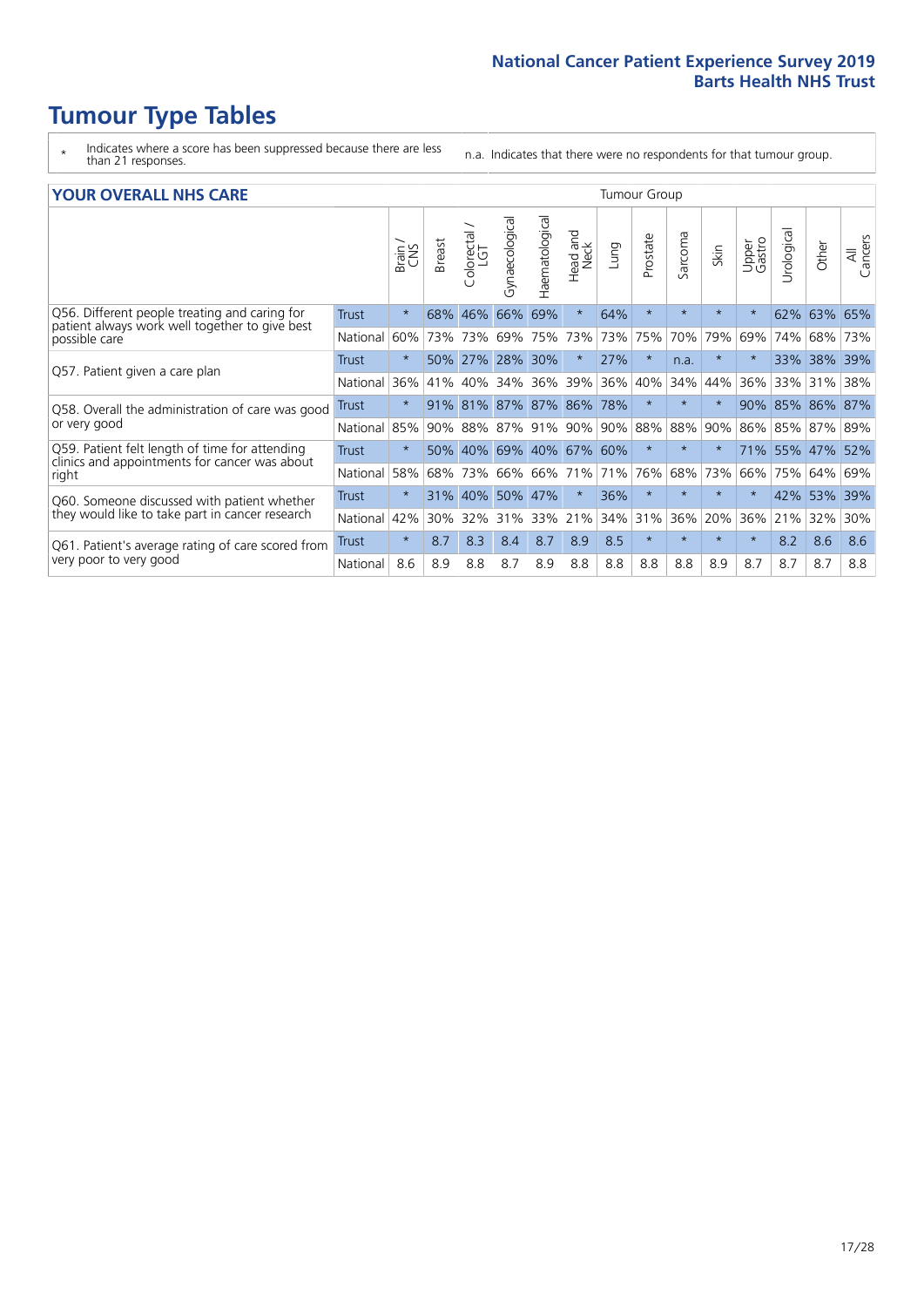### **Year on Year Charts**





#### **DIAGNOSTIC TESTS**





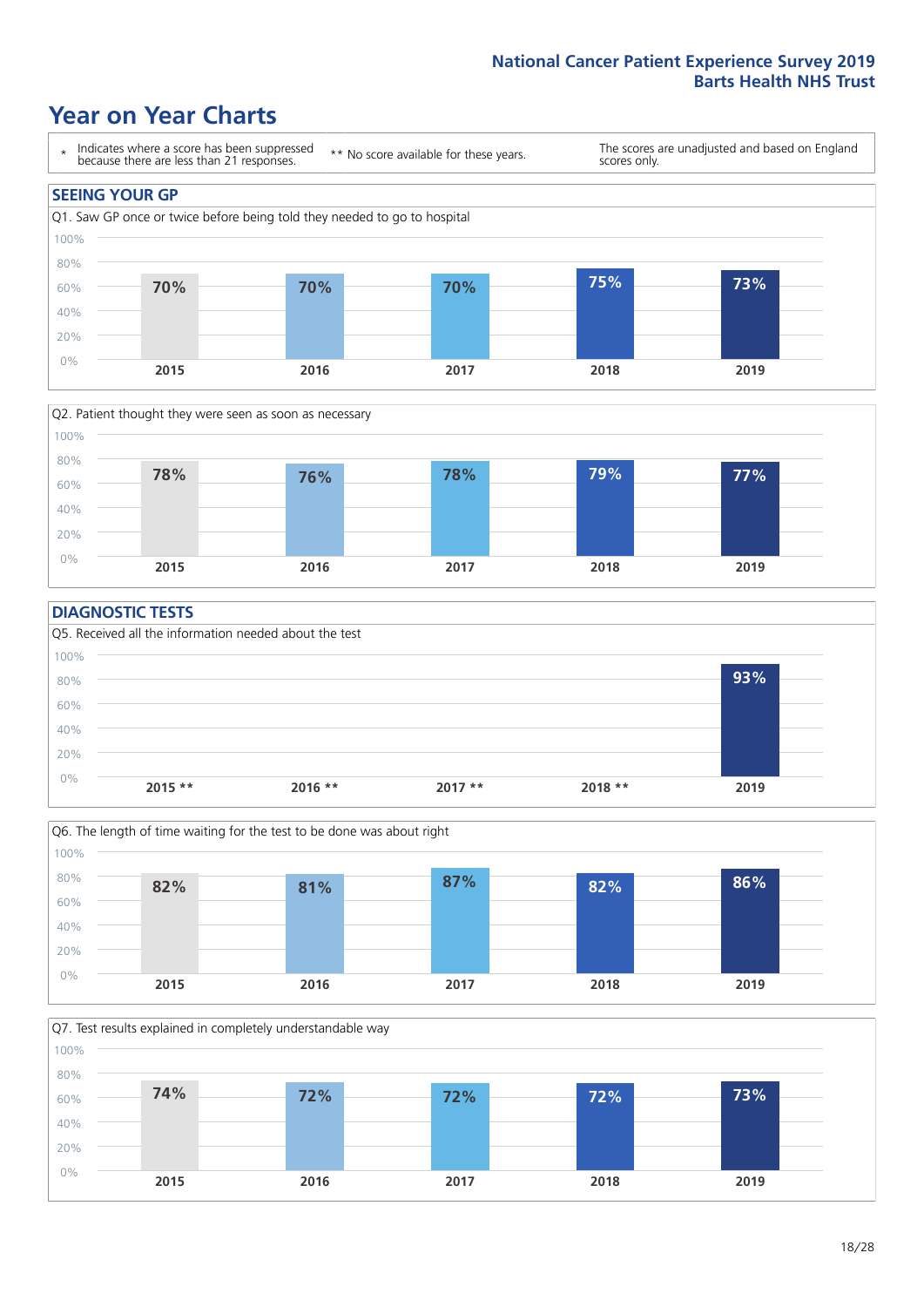### **Year on Year Charts**

\* Indicates where a score has been suppressed because there are less than 21 responses.

\*\* No score available for these years.

The scores are unadjusted and based on England scores only.









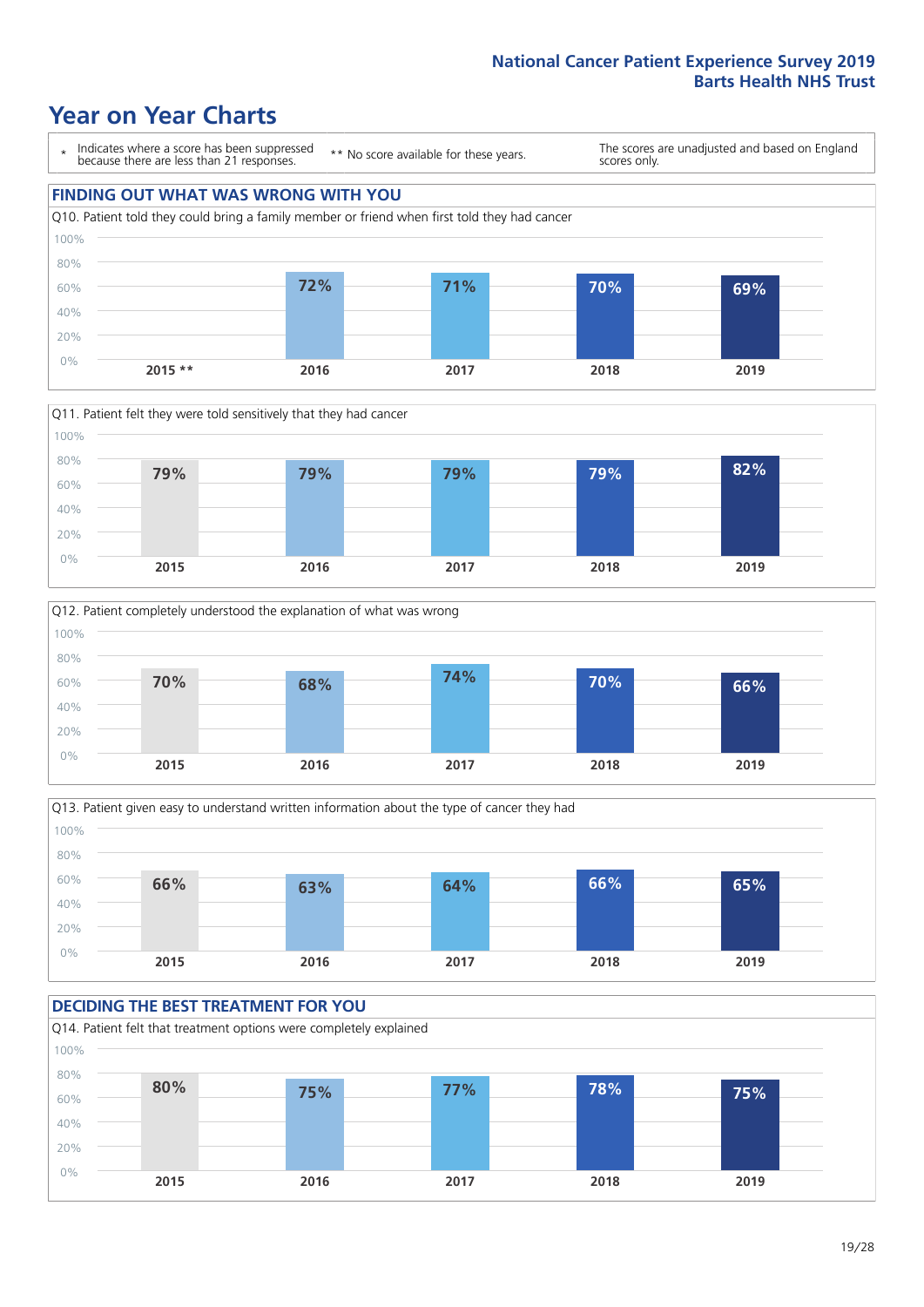### **Year on Year Charts**







Q18. Patient definitely involved as much as they wanted in decisions about care and treatment  $0%$ 20% 40% 60% 80% 100% **2015 \*\* 2016 \*\* 2017 \*\* 2018 \*\* 2019 75%**

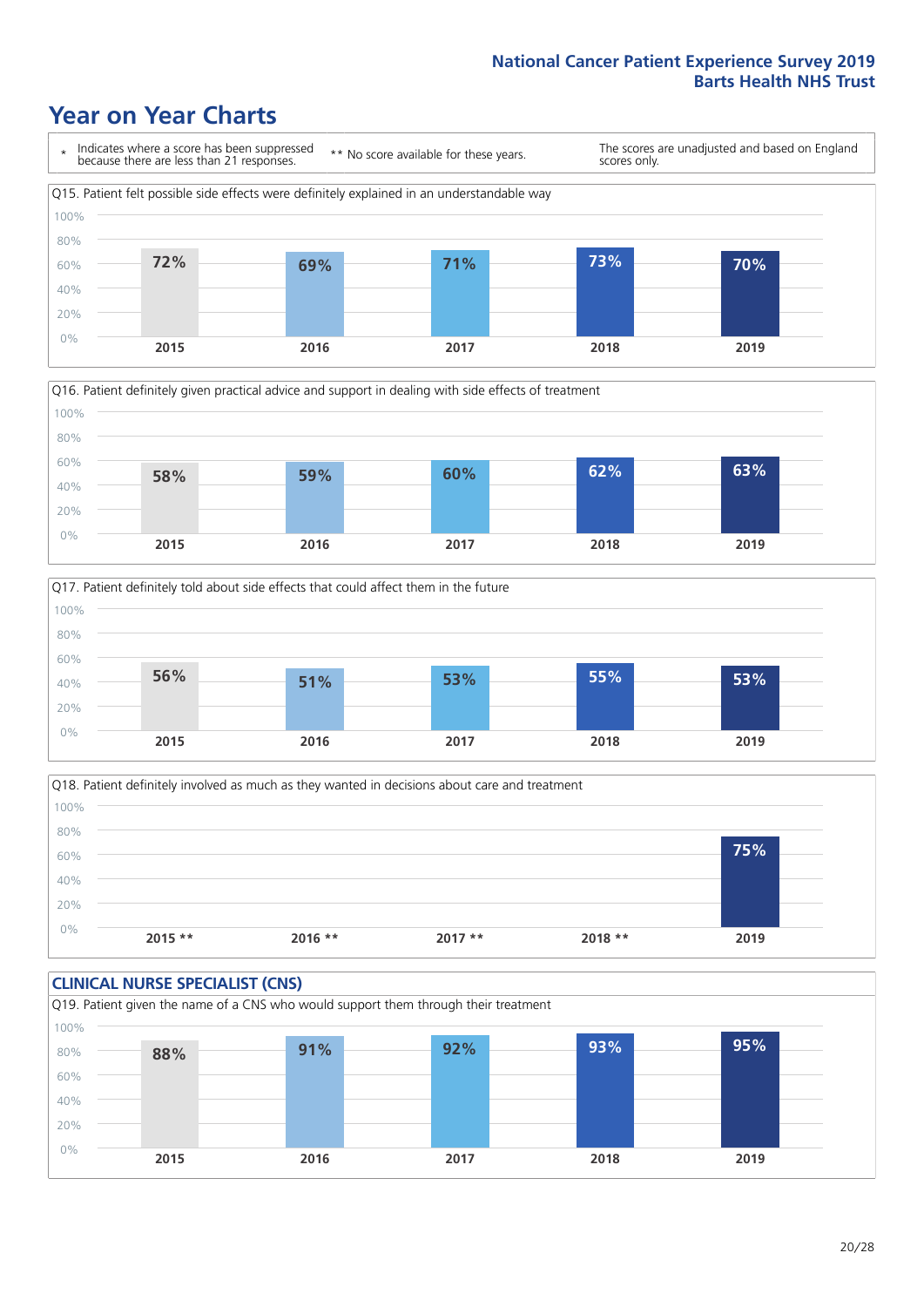### **Year on Year Charts**









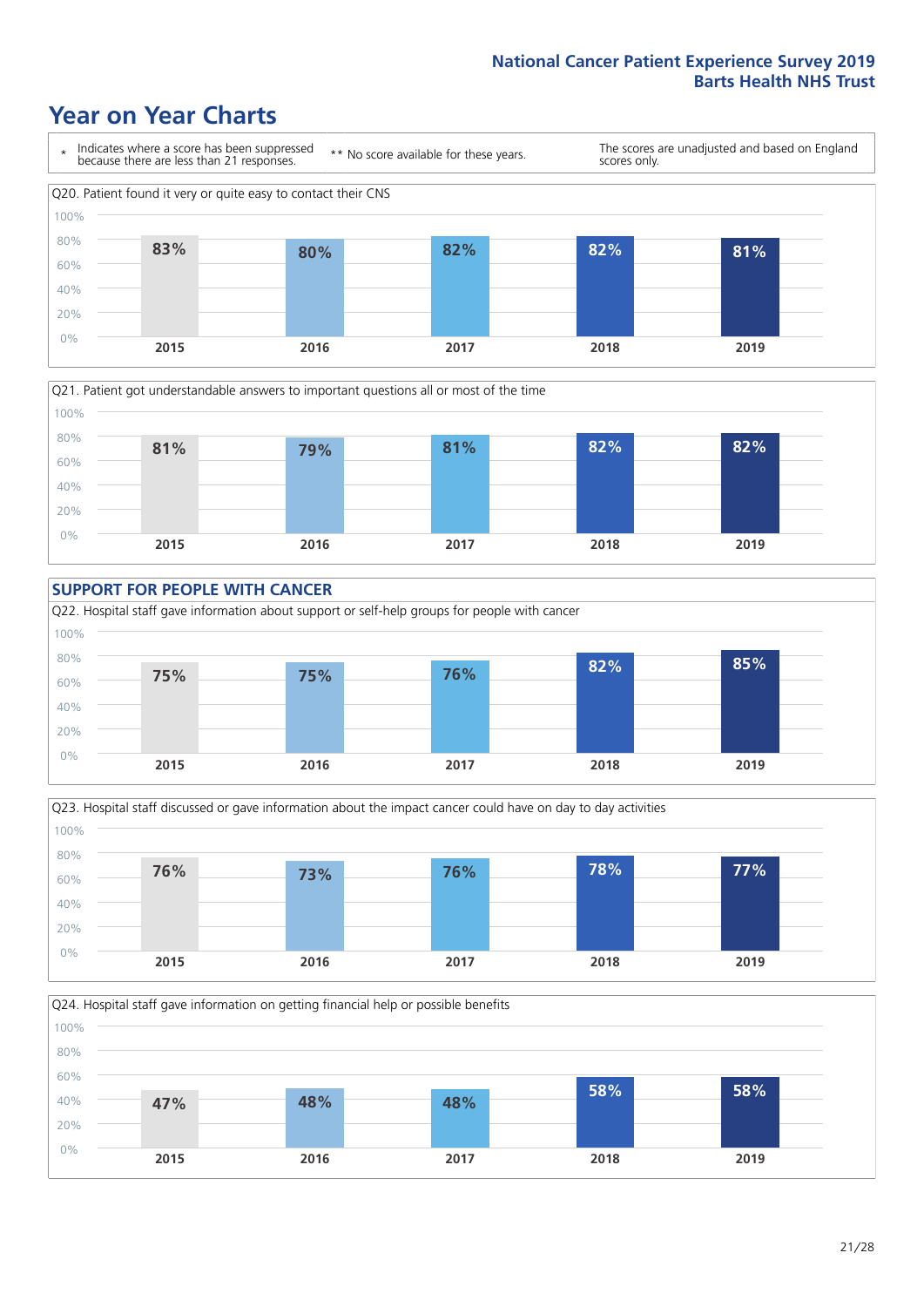### **Year on Year Charts**



#### **OPERATIONS**





#### **HOSPITAL CARE AS AN INPATIENT** Q30. Hospital staff didn't talk in front of patient as if patient wasn't there 0% 20% 40% 60% 80% 100% **2015 \*\* 2016 \*\* 2017 \*\* 2018 \*\* 2019 80%**

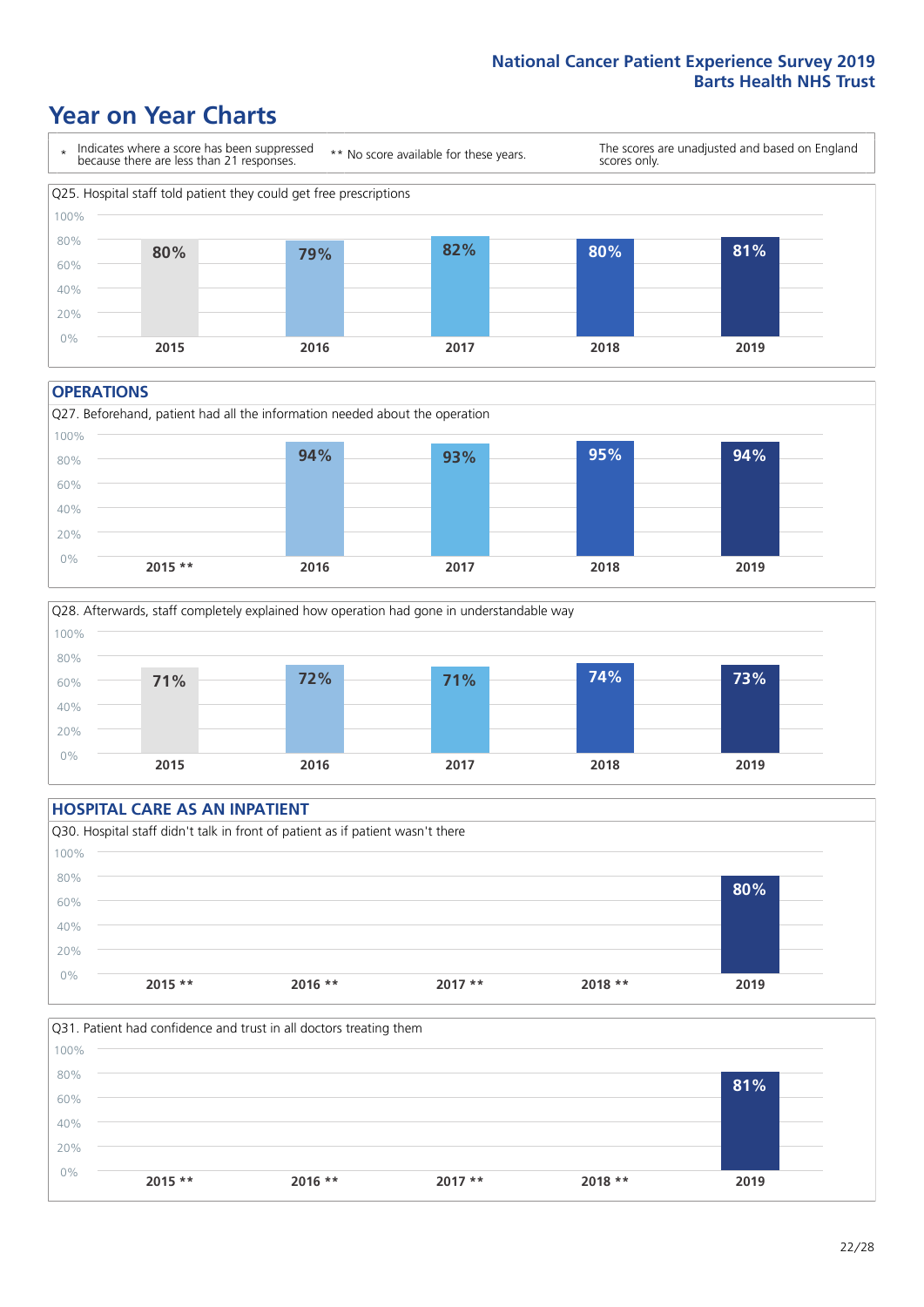### **Year on Year Charts**









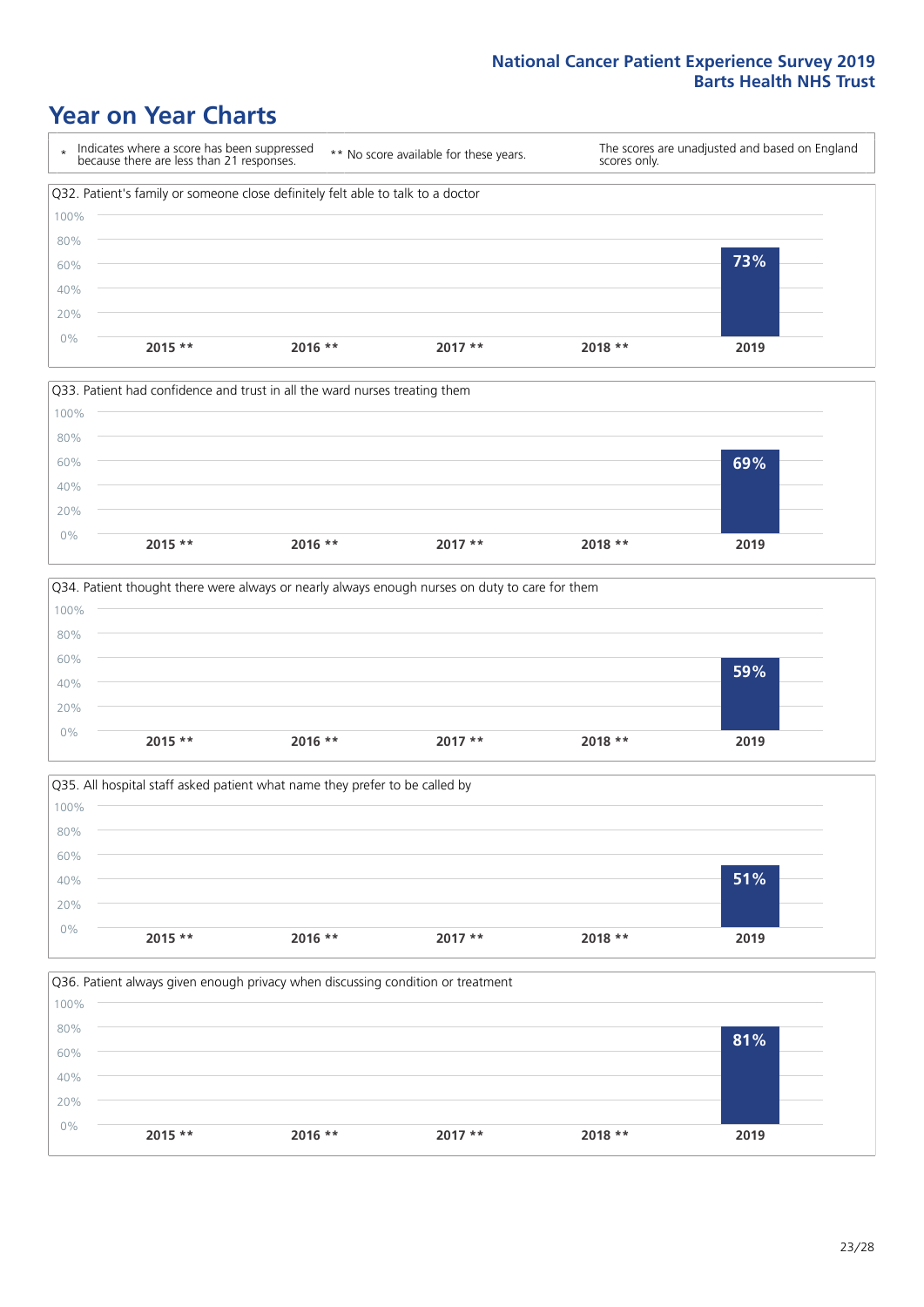### **Year on Year Charts**









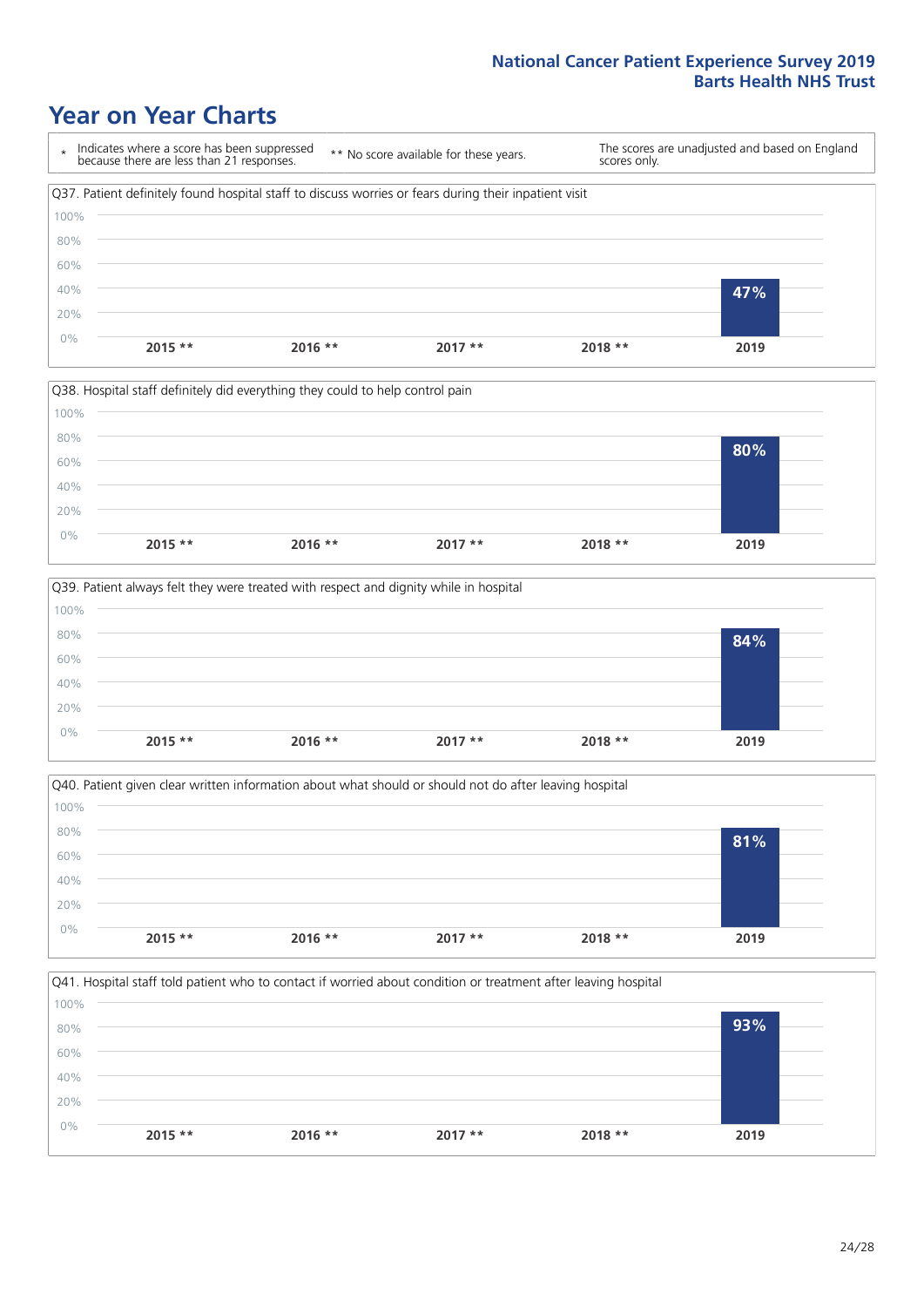### **Year on Year Charts**

\* Indicates where a score has been suppressed because there are less than 21 responses.

\*\* No score available for these years.

The scores are unadjusted and based on England scores only.

#### **HOSPITAL CARE AS A DAY PATIENT / OUTPATIENT**









Q49. Beforehand patient completely had all information needed about chemotherapy treatment 0% 20% 40% 60% 80% 100% **2015 2016 2017 2018 2019 80% 79% 81% 83% 80%**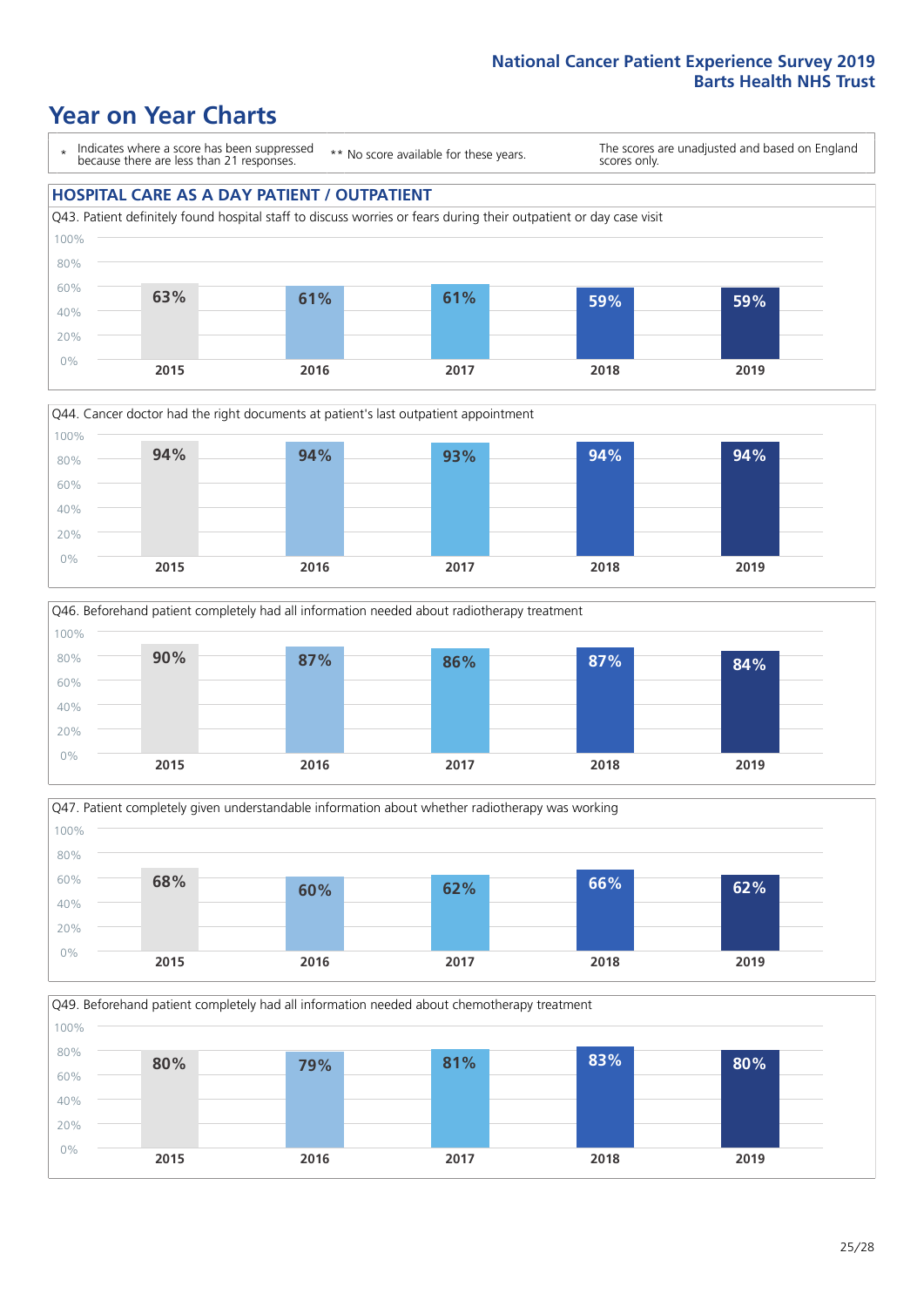### **Year on Year Charts**

\* Indicates where a score has been suppressed because there are less than 21 responses. \*\* No score available for these years. The scores are unadjusted and based on England scores only. Q50. Patient given enough information about whether chemotherapy was working in a completely understandable way 0% 20% 40% 60% 80% 100% **2015 2016 2017 2018 2019 66% 66% 63% 68% 65%**

#### **HOME CARE AND SUPPORT**







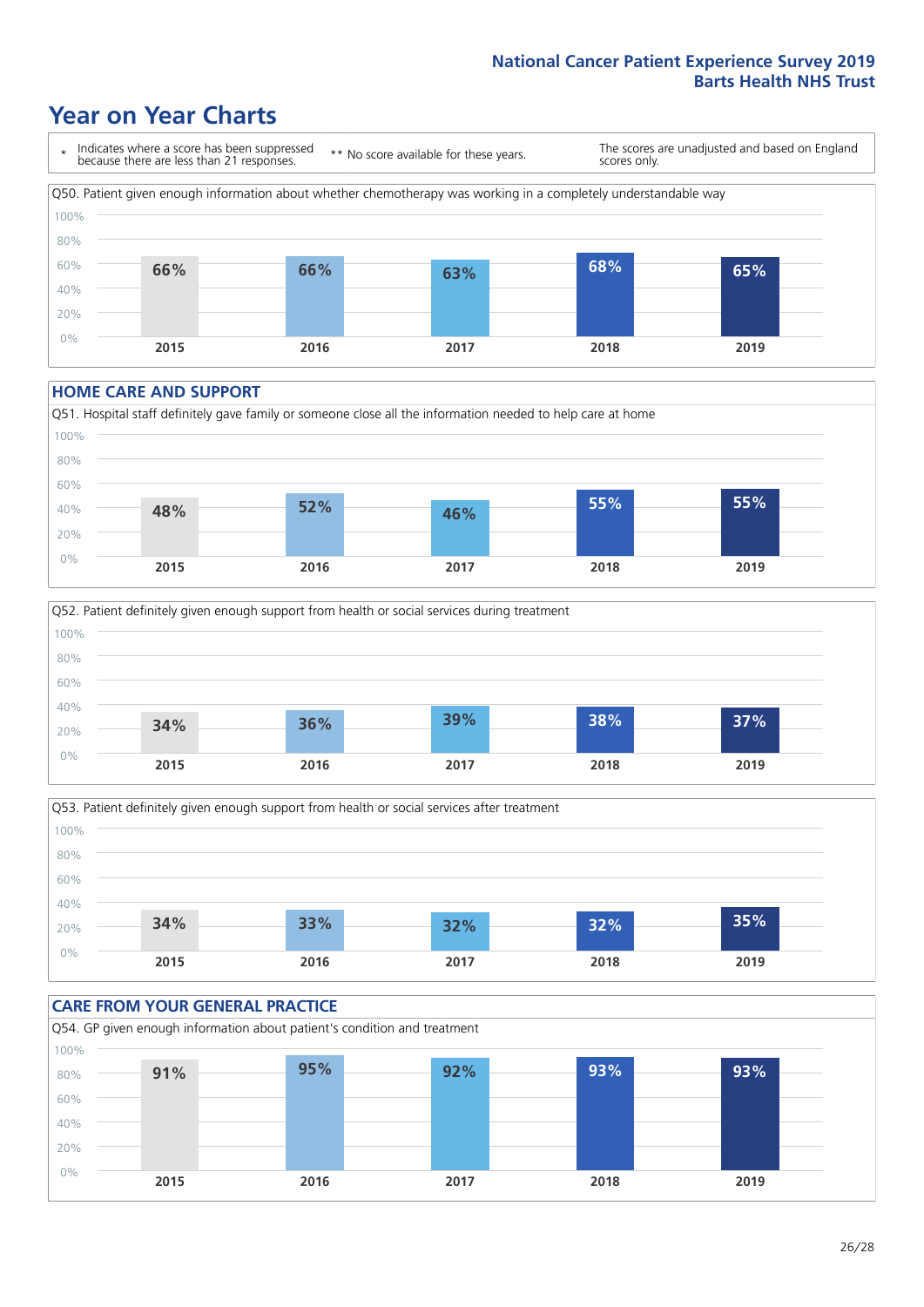### **Year on Year Charts**

\* Indicates where a score has been suppressed because there are less than 21 responses.

\*\* No score available for these years.

The scores are unadjusted and based on England scores only.



#### **YOUR OVERALL NHS CARE**







Q59. Patient felt length of time for attending clinics and appointments for cancer was about right 0% 20% 40% 60% 80% 100% **2015 2016 2017 2018 2019 54% 50% 52% 52% 52%**